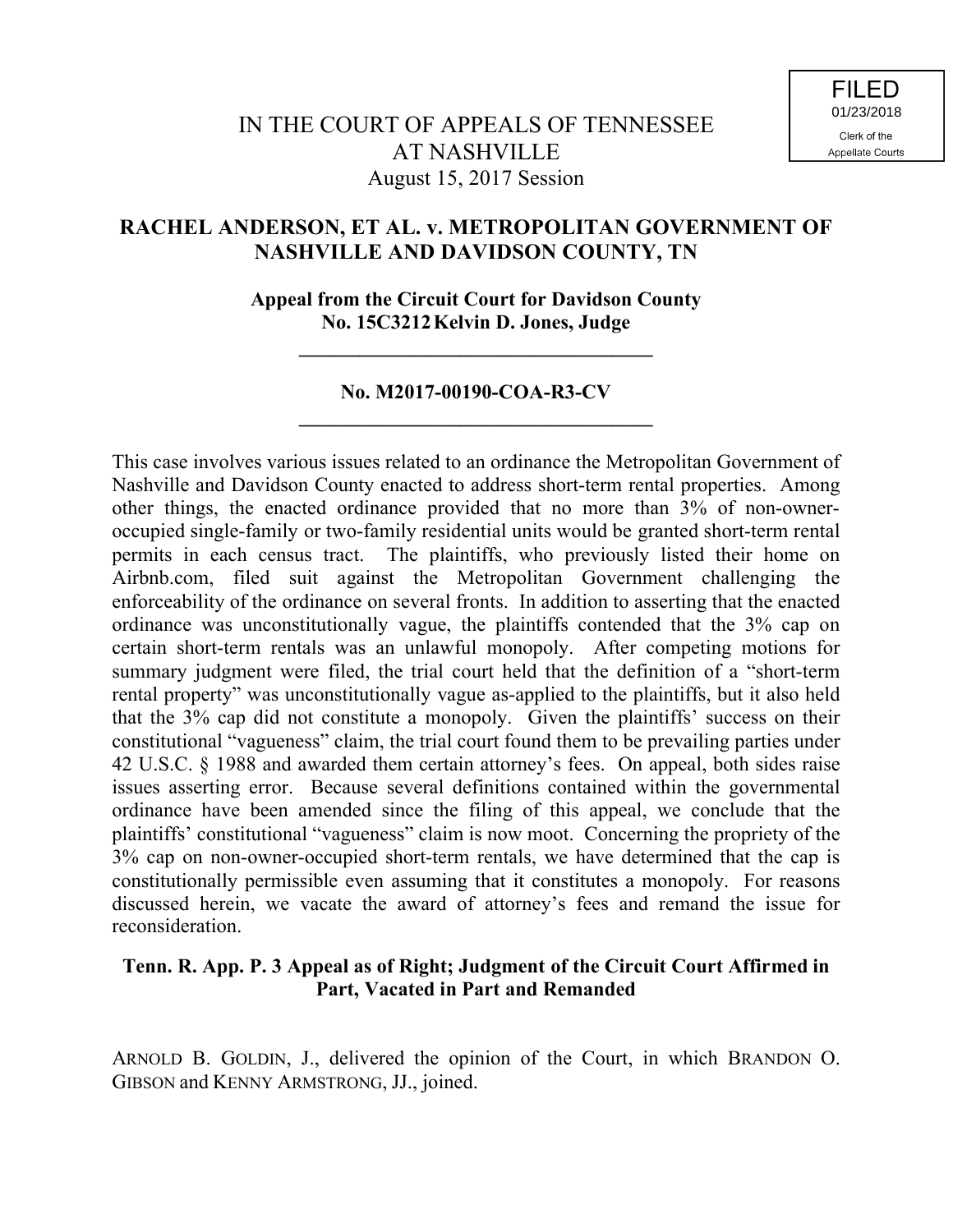Lora Barkenbus Fox and Catherine J. Pham, Nashville, Tennessee, for the appellant, Metropolitan Government of Nashville & Davidson Co.

Braden H. Boucek, Nashville, Tennessee, for the appellees, Rachel Anderson, and P. J. Anderson.

#### **OPINION**

#### **BACKGROUND AND PROCEDURAL HISTORY**

Rachel and P.J. Anderson ("the Andersons") moved from Chicago to Nashville in August 2013 due to Mr. Anderson's career as an aspiring musician. The couple bought a home in the Germantown neighborhood of Nashville and began listing their home on Airbnb.com in the fall of that year.

In 2014, the Metropolitan Council, the legislative body for the Metropolitan Government of Nashville and Davidson County ("Metro"), began debating laws to address short-term rental properties. This process resulted in the passage of two ordinances in February 2015, Substitute Ordinance No. BL2014-909 and Ordinance No. BL2014-951. Under the ordinances, a "Short Term Rental Property," or "STRP," was defined to mean "a residential dwelling unit containing not more than four sleeping rooms that is used and/or advertised for rent for transient occupancy by guests as those terms are defined in Section 5.12.010 of the metropolitan code." Substitute Ordinance No. BL2014-909; Ordinance No. BL2014-951. The ordinances also specifically stated that "[r]esidential dwelling units rented to the same occupant for more than 30 continuous days, Bed and Breakfast establishments, boarding houses, hotels, and motels shall not be considered Short Term Rental Property." Substitute Ordinance No. BL2014-909; Ordinance No. BL2014-951. The primary ordinance implicated in this appeal, Ordinance No. BL2014-951, imposed a number of requirements and restrictions on homeowners seeking to operate a STRP. Among other things, it required operators of a STRP to obtain a permit, to obtain proof of liability insurance coverage, and to obey certain fire safety requirements. Ordinance No. BL2014-951. Advertising restrictions were also implemented. First, homeowners were prohibited from advertising their property for use as a STRP without having first obtained a permit. *Id.* However, even with a permit, homeowners were not allowed to display signs or other advertising on the property indicating that the dwelling unit was being utilized as a STRP. *Id.*

As is of particular relevance to this appeal, Ordinance No. BL2014-951 also placed a limit on the number of *non-owner-occupied* STRPs allowed. Specifically, it provided that no more than 3% of the single-family or two-family residential units within each census tract shall be permitted as non-owner-occupied STRPs. *Id.* No limitation was implemented regarding the overall number of owner-occupied STRPs.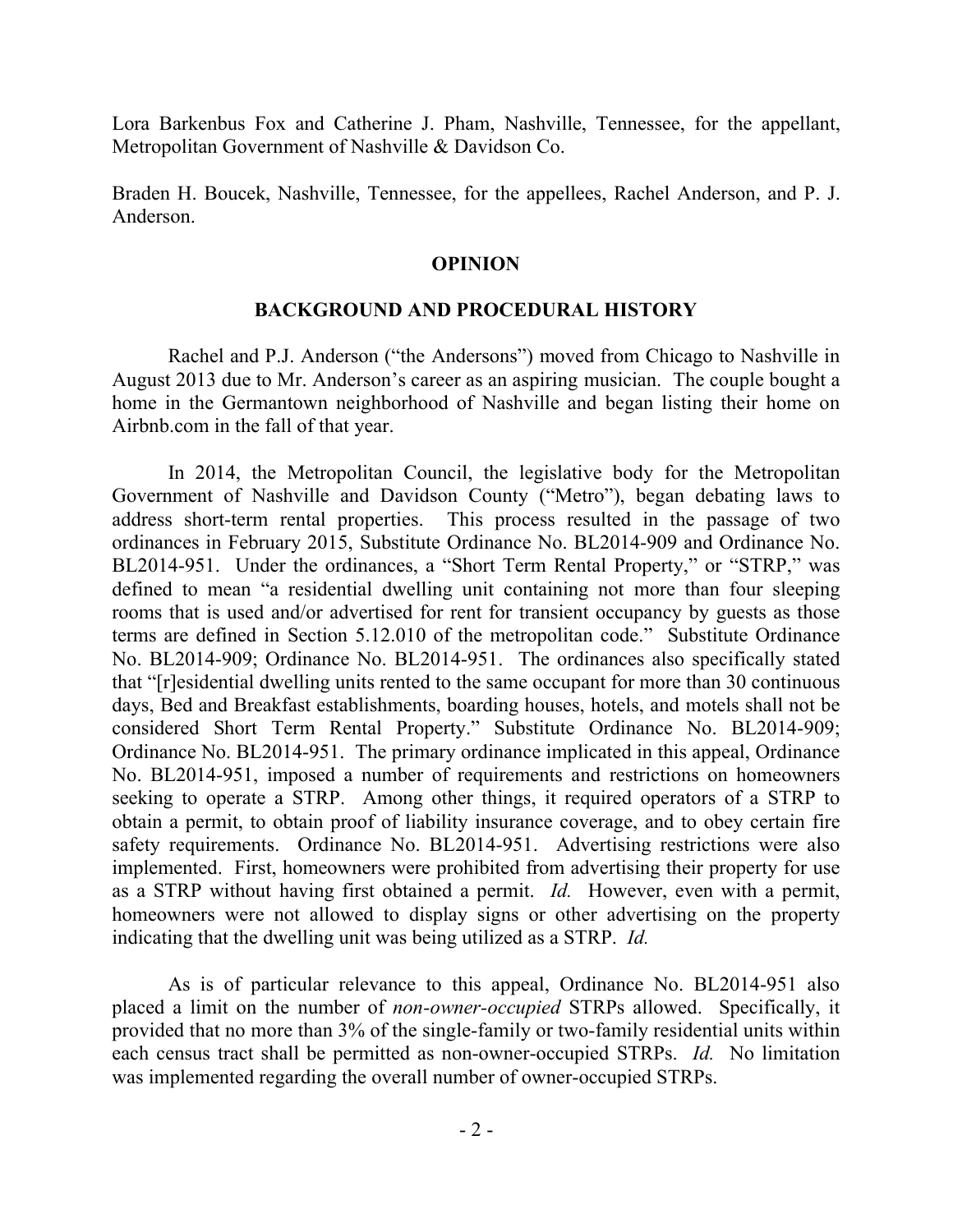The Andersons obtained an *owner-occupied* permit in June 2015, and the following month, enforcement of the ordinances began. At the time they obtained their owner-occupied permit, the Andersons had no intention of moving from Nashville. However, things soon changed. After the Andersons obtained their permit, Mrs. Anderson's employer proposed promoting her to an executive level position. The opportunity was appealing and offered several benefits, but in order to take the position, the Andersons would have to move back to Chicago.

For various reasons, the Andersons decided that they would like to move but still keep their home in Nashville. Because they also desired to continue offering short-term rentals of their Nashville home, they intended to convert their STRP permit from an owner-occupied permit to a non-owner-occupied permit. Although Mr. Anderson attempted to get a non-owner-occupied permit on August 19, 2015, his efforts proved unsuccessful. Because the 3% cap on non-owner-occupied permits had already been reached in the Andersons' census tract, the request for a permit was denied.

The present litigation commenced shortly thereafter on August 26, 2015, when the Andersons filed suit against Metro in the Davidson County Circuit Court. The suit was brought in part under 42 U.S.C. § 1983 and asserted several claims, nearly all of which alleged constitutional infirmities with portions of the Metro Code. Most of the raised concerns related to alleged invalidity of Ordinance No. BL2014-951 (the "STRP ordinance"). First, the Andersons contended that there was an overlap between the definitions for hotels, bed and breakfast establishments, and boardinghouses, which were exempt from the STRP ordinance, and the definition for STRPs. Assuming they were not determined to be exempt from Metro's new STRP ordinance, the Andersons alleged that the ordinance must be deemed unconstitutionally vague when measured against the due process clause of the Fourteenth Amendment to the federal Constitution and Article 1, Section 8 of the Tennessee Constitution. The Andersons also raised state and federal constitutional claims with respect to the advertising restrictions contained in the STRP ordinance. According to the Andersons, the advertising restrictions unlawfully abridged their free speech rights.

The Andersons' attack on the new STRP ordinance was not limited to advertising and definitional concerns but also included challenges to the 3% cap. According to the Andersons, the 3% cap on non-owner-occupied STRPs violated equal protection, was a substantive due process violation, and was an unlawful monopoly in violation of Article 1, Section 22 of the Tennessee Constitution.<sup>1</sup> In specific regards to their anti-monopoly claim, the Andersons contended that the cap had "no legitimate relation to any valid public purpose."

 $1$  The equal protection and substantive due process challenges to the 3% cap are not at issue in this appeal.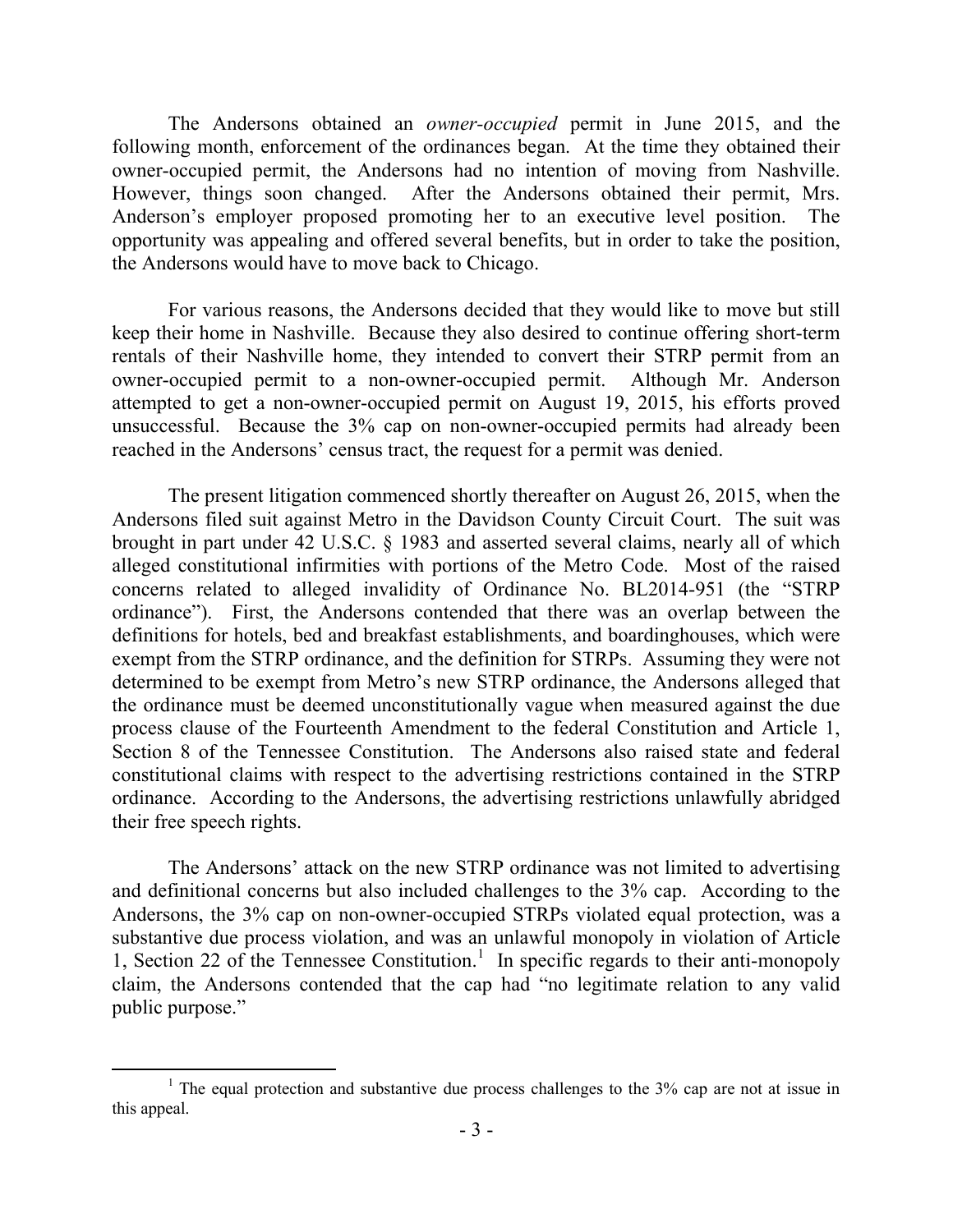In addition to contesting the validity of the new STRP ordinance, the Andersons took issue with another Metro ordinance codified at Metro Code § 6.28.010, which required every person "engaged in the business of lodging transients" to keep a register of its guests and to show such register to the police upon written request. According to the Andersons, this requirement ran afoul of Article 1, Section 7 of the Tennessee Constitution and the Fourth Amendment to the federal Constitution. In requesting relief stemming from the aforementioned claims, the complaint sought declaratory relief, injunctive relief, and the recovery of attorney's fees pursuant to 42 U.S.C. § 1988.

In September 2015, the Andersons filed a motion for a preliminary injunction concerning a minority of the claims they had asserted in their complaint, and in October 2015, Metro filed a motion to dismiss the lawsuit. Both motions were heard by the trial court on October 30, 2015, and later resolved in a series of orders entered on November 12, 2015. The trial court's November 12 orders granted partial relief to both sides. In finding that the Andersons were likely to succeed on the merits of their free speech and search and seizure claims, the trial court entered an injunction "prohibiting enforcement of either the prohibition on STRP signage or the obligation to keep and surrender guest records." The Andersons' substantive due process claim, however, was dismissed.

The parties' dispute over the Andersons' free speech and search and seizure claims hinged, in part, on the applicability of the United States Supreme Court's decisions in *Reed v. Town of Gilbert*, -- U.S. ---, 135 S. Ct. 2218, 192 L. Ed. 2d 236 (2015), and *City of Los Angeles v. Patel*, -- U.S. ---, 135 S. Ct. 2443, 192 L. Ed. 2d 435 (2015). Whereas the Andersons suggested that these decisions strongly casted doubt on the constitutionality of the prohibition on signage included in the STRP ordinance and the requirement to surrender guest records codified at Metro Code § 6.28.010, Metro initially disclaimed this notion. In 2016, however, Metro took steps to amend the ordinances related to the Andersons' free speech and search and seizure claims, citing both *Reed* and *Patel* as a basis for its action.

The first change that occurred was in relation to the requirements contained in Metro Code § 6.28.010. As previously noted, that section mandated that those "engaged in the business of lodging transients" must show a register of its guests to the police upon written request. As amended in May 2016 by Ordinance No. BL2016-177, Metro Code  $\delta$ 6.28.010 now includes the following provision:

If inspection of the book or register is refused, the operator, manager, or person in charge shall secure the book or register in the manner required by the requesting police officer, so that its contents are preserved. The book or register shall be kept in the secured location until such time as an administrative or judicial search warrant, subpoena, or order can be granted or denied, and any appeal resolved.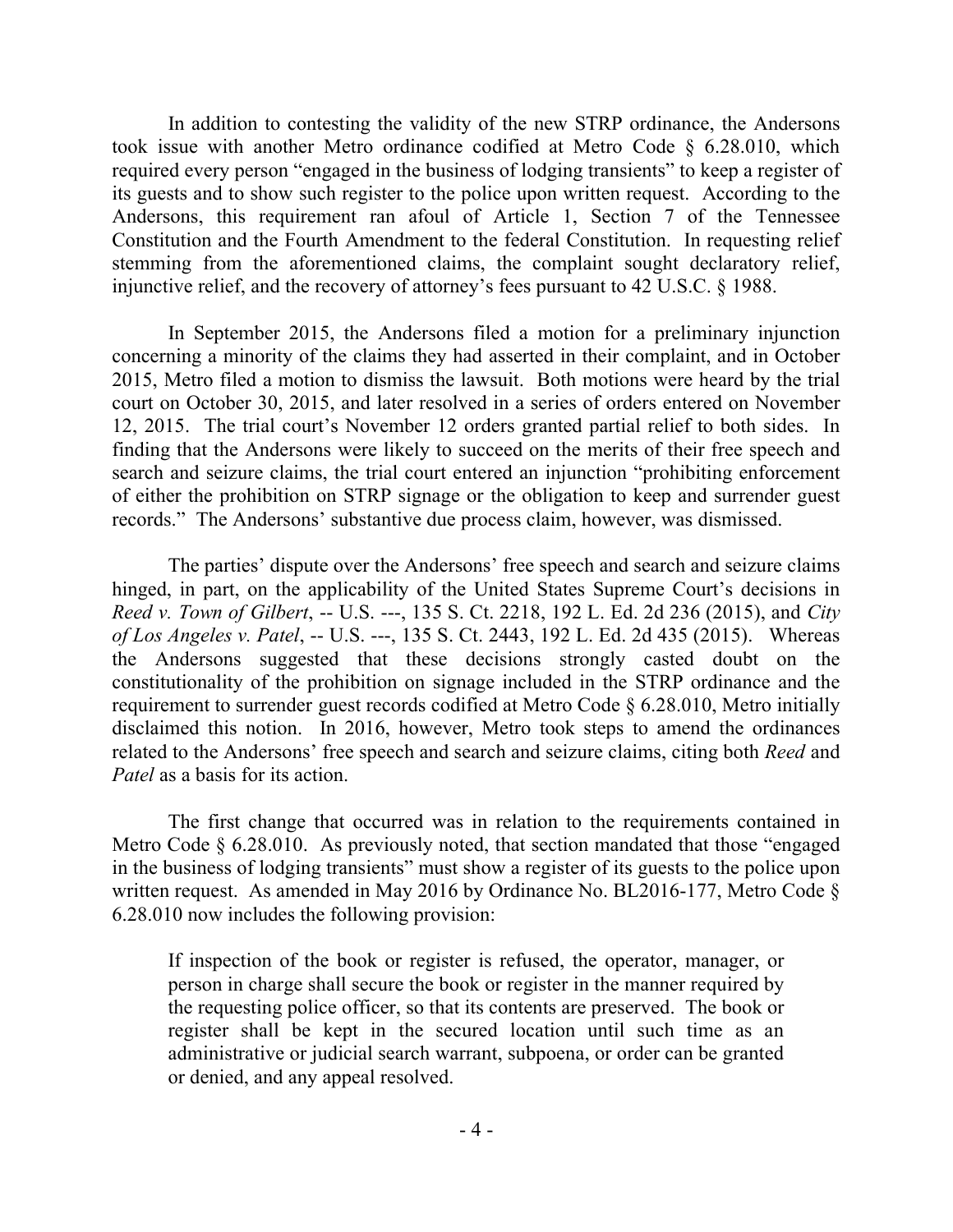Subsequent to the amendment of Metro Code  $\S$  6.28.010, an ordinance was introduced in July 2016 to amend the ban on advertising included within the STRP ordinance. Specifically, the ordinance proposed deleting Metro Code § 6.28.030.E, which had prohibited homeowners from displaying STRP advertising on their property, and replacing it with the following language: "Signage. Any sign, as defined in M.C.L. 17.32.030.B, on a property used as a short term rental property shall be governed by the provision of M.C.L[.] Chapter 17.32 Sign Regulations." The ordinance passed its second reading on August 2, 2016.

In light of the changes to Metro Code § 6.28.010 and the impending changes to Metro Code § 6.28.030.E, Metro filed a motion on August 12, 2016 to dissolve the preliminary injunction that had been granted by the trial court and to dismiss the Andersons' free speech and search and seizure claims. According to Metro, the Andersons' free speech and search and seizure claims were rendered moot by the changes (and imminent changes) to the Metro Code. On August 17, 2016, subsequent to the filing of Metro's motion, the ordinance amending the STRP advertising restrictions was finally approved. The following week, on August 25, 2016, the trial court entered an agreed order dismissing the Andersons' free speech and search and seizure claims as moot. Incident to its dismissal of these claims, the trial court dissolved its preliminary injunction.

Following the dissolution of the preliminary injunction, four primary claims remained pending in the trial court: (1) the Andersons' claim for an exemption under the STRP ordinance; (2) the constitutional "vagueness" claim; (3) the equal protection claim; and (4) the anti-monopoly claim. These claims were subsequently the center of competing motions for summary judgment, and on October 28, 2016, the trial court entered an order with respect to each side's request for summary judgment. Although the trial court concluded that the "STRP" definition was unconstitutionally vague as had been argued by the Andersons, it granted Metro's motion for summary judgment with respect to the Andersons' equal protection and anti-monopoly claims.<sup>2</sup> The trial court later amended its October 28 order by clarifying that the STRP definition was unconstitutionally vague "as-applied" to the Andersons, and in an order entered on January 23, 2017, awarded the Andersons over \$100,000.00 in attorney's fees. This appeal followed.

#### **ISSUES PRESENTED**

Collectively, the parties' principal appellate briefs raise the following issues:

<sup>&</sup>lt;sup>2</sup> The trial court held that it could not conclude whether or not the Andersons' property was exempt from the STRP ordinance given its determination that the STRP definition was unconstitutionally vague.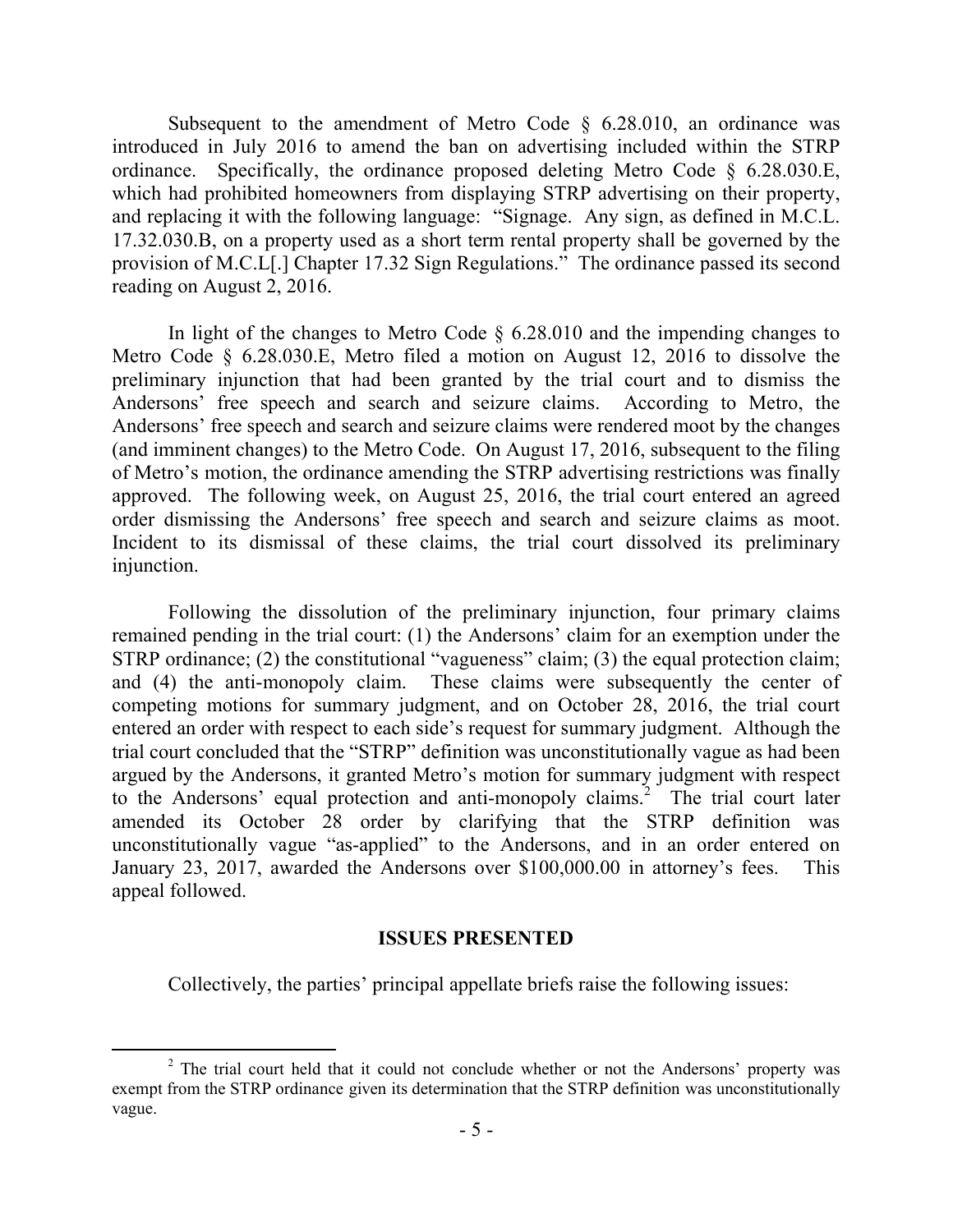- 1. Did the trial court err in determining that the STRP definition was unconstitutionally vague?
- 2. Did the trial court err in failing to conclude that the 3% cap represented an unlawful monopoly?
- 3. Did the trial court err in awarding attorney's fees and costs to the Andersons based on its "vagueness" ruling?
- 4. Did the trial court err in concluding that the Andersons only prevailed on their constitutional "vagueness" claim?

## **STANDARD OF REVIEW**

Summary judgment is appropriate when there is no genuine issue as to any material fact and the moving party is entitled to judgment as a matter of law. *Robinson v. Baptist Mem'l Hosp.*, 464 S.W.3d 599, 606 (Tenn. Ct. App. 2014) (citations omitted). "The resolution of a motion for summary judgment is a matter of law, which we review *de novo* with no presumption of correctness." *Id.* at 607 (citing *Martin v. Norfolk S. Ry. Co.*, 271 S.W.3d 76, 84 (Tenn. 2008)). In general, an award of attorney's fees will be reversed or altered only if the trial court has abused its discretion. *Sunburst Bank v. Patterson*, 971 S.W.2d 1, 7 (Tenn. Ct. App. 1997) (citations omitted). "A court abuses its discretion when it causes an injustice to the party challenging the decision by (1) applying an incorrect legal standard, (2) reaching an illogical or unreasonable decision, or (3) basing its decision on a clearly erroneous assessment of the evidence." *Lee Med., Inc. v. Beecher*, 312 S.W.3d 515, 524 (Tenn. 2010) (citations omitted).

## **DISCUSSION**

# *The Andersons' Constitutional "Vagueness" Claim*

Throughout the entirety of this litigation, the Andersons' constitutional "vagueness" claim has been predicated on the notion that Metro's definition of a "STRP" overlaps with specified uses that are themselves exempted from the reach of the STRP ordinance. In developing this point at summary judgment, the Andersons argued as follows:

The problem begins with the STRP law's effort to exempt other entities that house transients. An STRP is defined as a residential dwelling unit containing not more than four (4) sleeping rooms that is used and advertised for rent for transient occupancy by guests as those terms are defined in the Hotel Occupancy Tax ordinance (Section 5.12.010). Metro Code  $\S$  6.28.030(A). The STRP ordinance provides that bed and breakfast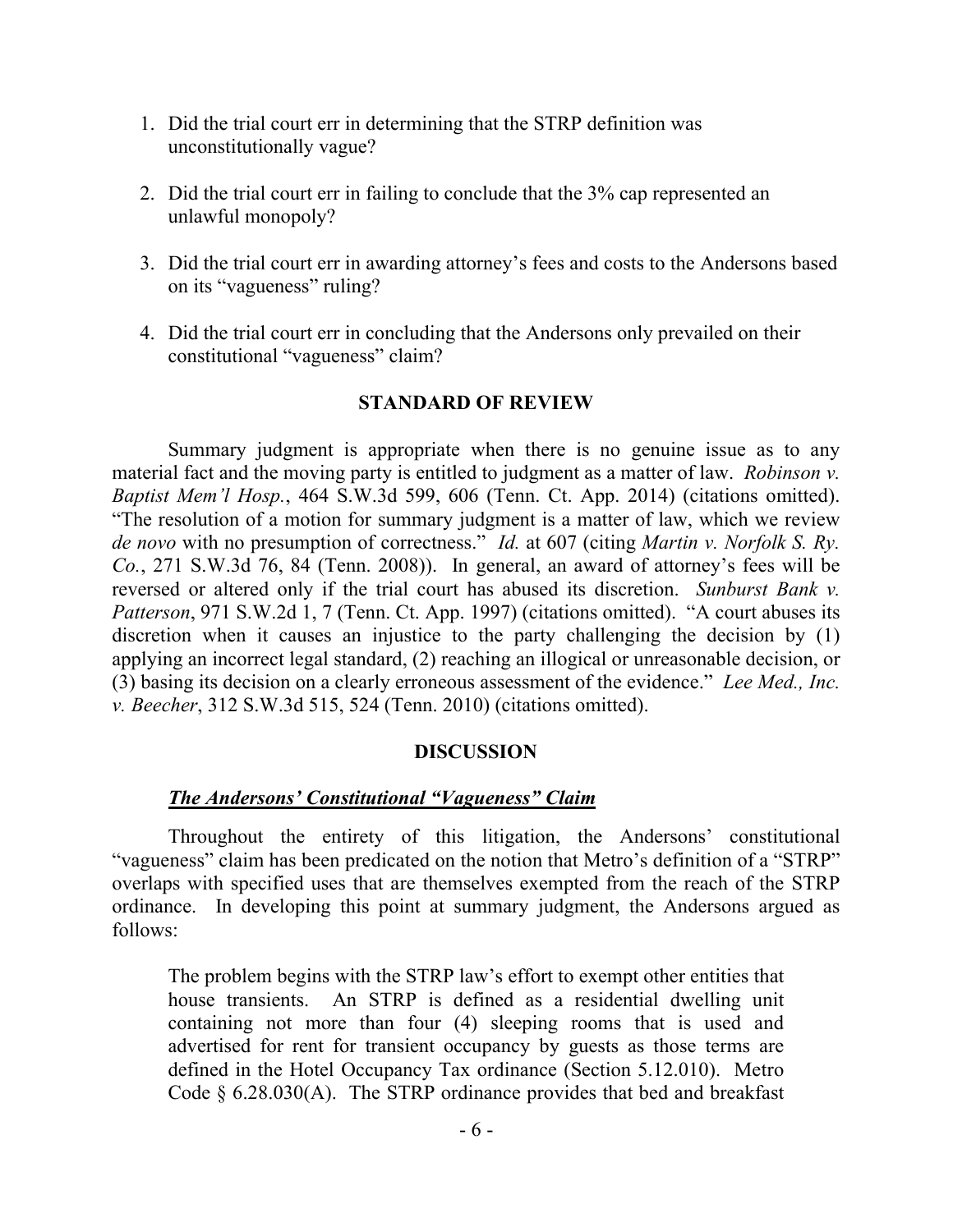establishments, boardinghouses, hotels, and motels shall not be considered short-term rental property, and are thus not governed by the law.

. . . .

In many instances, these terms will overlap.

. . . .

[For example,] the Andersons' home fits the definition of a hotel. *See* Metro Code § 5.12.10. Their home is a structure. They furnish accommodations to transients for a consideration. Their home is occupied and intended for occupancy by transients for dwelling, lodging or sleeping purposes. While their home is a residential dwelling unit, an element of an STRP, the hotel definition *does not* exclude residences from the definition.

. . . .

There is no clear line of demarcation between these terms. An STRP may at once be an STRP and governed by the law, or a hotel/boardinghouse/bed and breakfast, and not. The ordinance collapses into a hopeless mess that either exempts the Andersons or must be voided as vague and unenforceable.

Although the trial court ultimately agreed with the Andersons on this issue and concluded that the "STRP" definition was unconstitutionally vague as-applied to them, Metro argues that this determination was in error. On appeal, it asks us to reverse the trial court's conclusion on this issue. Although the Andersons argue in response that the trial court's conclusion regarding "vagueness" was proper, we will not address the constitutional "vagueness" issue. It is apparent to us that the matter is no longer justiciable.

Tennessee courts have limited their role to deciding "legal controversies." *Norma Faye Pyles Lynch Family Purpose LLC v. Putnam Cnty.*, 301 S.W.3d 196, 203 (Tenn. 2009) (citation omitted). A proceeding involves a "legal controversy" when the disputed issue is real and existing, as opposed to theoretical or abstract. *Id.* (citations omitted). Justiciability doctrines assist the courts in determining whether a particular case presents a legal controversy. *Id.* Among the many justiciability doctrines that exist, the mootness doctrine is at issue here. Although the doctrines of standing and ripeness "focus on the suit's birth, the doctrine of mootness focuses attention on the suit's death." *Id.* at 204 (citation omitted). Importantly, "[a] case must remain justiciable (remain a legal controversy) from the time it is filed until the moment of final appellate disposition." *Id.*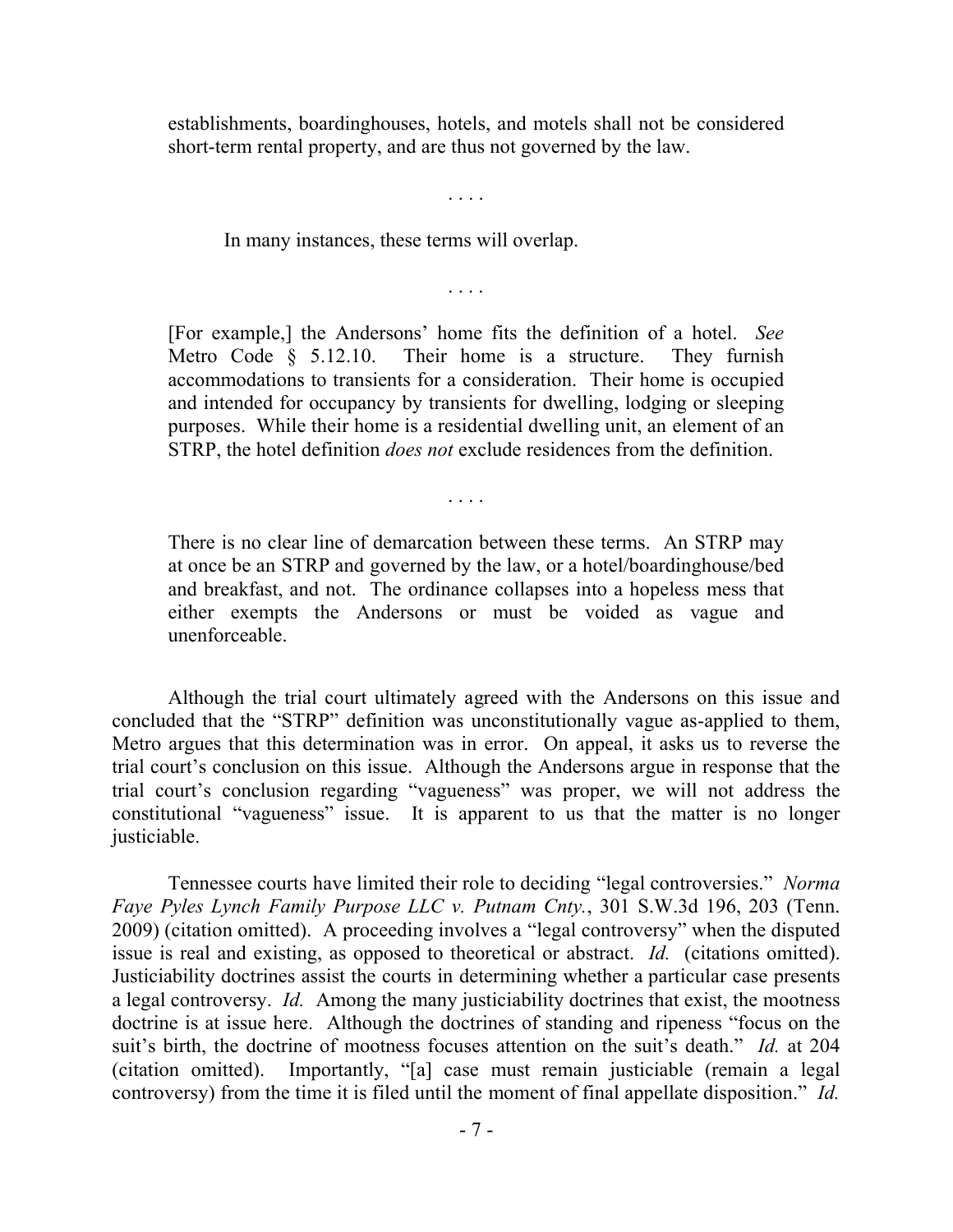at 203-04 (citations omitted). A case can become moot, and therefore lose justiciability, "either by court decision, acts of the parties, or some other reason occurring after commencement of the case." *Id.* at 204 (citations omitted). If a case no longer serves as a means to provide some sort of judicial relief, it will be considered moot. *Id.* (citations omitted).

Here, the record reflects that Metro passed a new ordinance to deal with the STRP definition after the trial court declared the prior ordinance unconstitutional. Specifically, subsequent to the filing of notices of appeal in this case, Metro approved Substitute Ordinance No. BL2016-492.

In pertinent part, the new ordinance deletes the previous definition of "Short Term Rental Property" and replaces it with a new one. Under the new ordinance, a STRP "means a residential dwelling unit containing not more than four sleeping rooms that is used and/or advertised only through an online marketplace for rent for transient occupancy by guests." Notably, unlike the old definition, the new definition does not pose the issue complained about by the Andersons. That is, it does not state that bed and breakfast establishments, boarding houses, hotels, and motels shall not be considered "Short Term Rental Property." In any event, the new ordinance also provides new definitions for "Hotel," "Bed and breakfast inn," and "Boarding house."

Because the Andersons' constitutional "vagueness" claim relates to a definition that is no longer in place, our inquiry into the matter would not be an inquiry into a "legal controversy." The issue is a moot one. As such, we decline to address the matter. *See City of Memphis v. Hargett*, 414 S.W.3d 88, 97 (Tenn. 2013) ("[T]he Plaintiffs' claims concerning the library photo ID cards are premised upon the construction of a provision that is no longer in force. Because the amended version of the Act will govern future elections, a judgment granting the Plaintiffs the interpretation they seek would not provide any meaningful relief.").

### *Monopoly Issue/Validity of the 3% Cap*

Notwithstanding the definitional amendments that have mooted the constitutional "vagueness" issue, we are of the opinion that the validity of the 3% cap remains a live controversy because the new ordinance, Substitute Ordinance No. BL2016-492, also provides that "[n]o more than three percent of the single-family or two-family residential units within each census tract shall be permitted as . . . non-owner-occupied short-term rental use."<sup>3</sup> According to the Andersons, the 3% cap represents an unconstitutional monopoly. For the reasons set forth below, we disagree.

<sup>&</sup>lt;sup>3</sup> The ordinance originally providing for a 3% cap, Ordinance No. BL2014-951, had implemented the 3% cap by adding a new section to the Metropolitan Code. That section, section 6.28.030, was deleted in its entirety by Substitute Ordinance No. BL2016-492. Under the new ordinance, the 3% cap and the new definitions regarding homesharing were placed under Title 17 of the Metropolitan Code.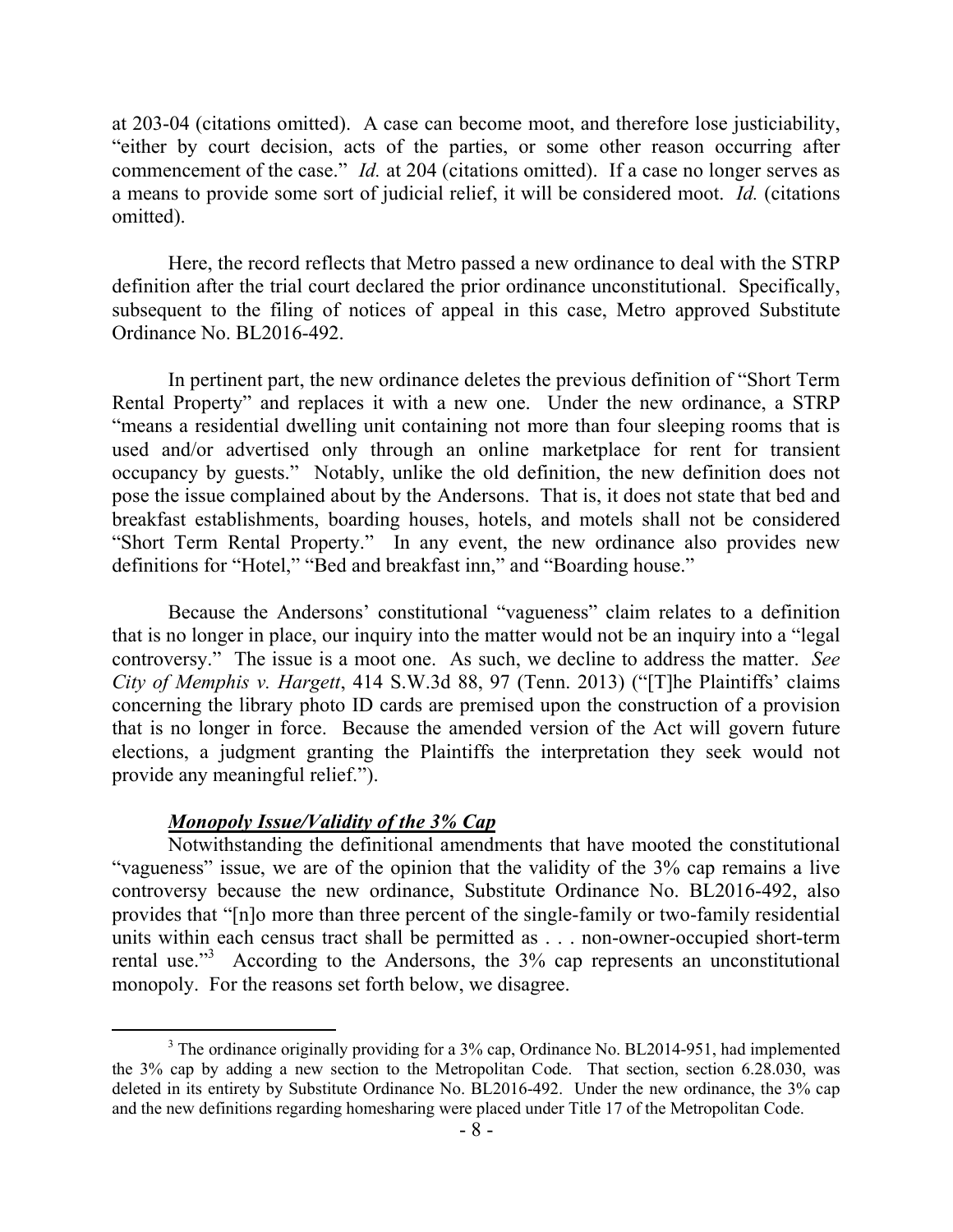Article 1, Section 22 of our State Constitution provides that "monopolies are contrary to the genius of a free State, and shall not be allowed." A monopoly has been defined to mean "an exclusive right granted to a few, which was previously a common right." *City of Watauga v. City of Johnson City*, 589 S.W.2d 901, 904 (Tenn. 1979). "If there is no common right in existence prior to the granting of the privilege for franchise, the grant is not a monopoly." *Id.* (citations omitted). Importantly, whether a legislative enactment grants a monopoly is not ultimately dispositive of whether that enactment is constitutional. Despite our Constitution's anti-monopoly clause, it is clear that not all monopolies are unlawful.

In general, a monopoly is permitted when it is directed toward the public good. *See Leeper v. State*, 53 S.W. 962, 965 (Tenn. 1899) ("If a privilege thus conferred upon an individual, the object of which is to benefit the state and its citizens, can be termed a 'monopoly,' it is certainly not of that class prohibited by the constitution, which refers to privileges granted for a money consideration, or which are bestowed upon an individual for his benefit."). In fact, it is "settled law that the anti-monopoly clause of our constitution does not prohibit the legislature from granting a monopoly, in so far as such monopoly has a reasonable tendency to aid in the promotion of the health, safety, morals and well being of the people." *Checker Cab Co. v. City of Johnson City*, 216 S.W.2d 335, 337 (Tenn. 1948). In other words, "[i]f in the exercise of . . . [the] police power an incidental monopoly happens to be created, it is not one which offends the anti-monopoly clause of our Constitution." *Landman v. Kizer*, 255 S.W.2d 6, 7 (Tenn. 1953) (citation omitted).

Although there is some suggestion by the Andersons on appeal that the police power cannot justify a monopoly, we are of the opinion that their position is in error. While it is true that our Supreme Court has stated that a "monopoly cannot be validly created merely by connecting such creation with the exercise of a police power," *Checker Cab Co.*, 216 S.W.2d at 337, we understand this to mean that a government's invocation of the police power should not be blindly accepted by the courts. That is, the professed justification for a monopoly is not acceptable merely because it is ostensibly connected to the police power; the monopoly must actually bear a legitimate relation to the public purposes sought to be accomplished. *Id.* ("[I]f the monopoly created has a legitimate relation to the public purpose sought to be accomplished in the exercise of the police power, then a Court is without authority to determine such monopoly invalid on the theory that it thinks some other method would have accomplished the purpose sought."). As the previously-cited *Landman* decision instructs, a monopoly created through the exercise of the police power is permitted "if the actual and real tendency of such ordinance or statute is to effect the purpose of protecting the safety, health and morals of the public." *Landman*, 255 S.W.2d at 7 (citation omitted).

In advocating for a higher standard of review than is actually provided by the relevant Tennessee decisions on this issue, the Andersons argue that whereas police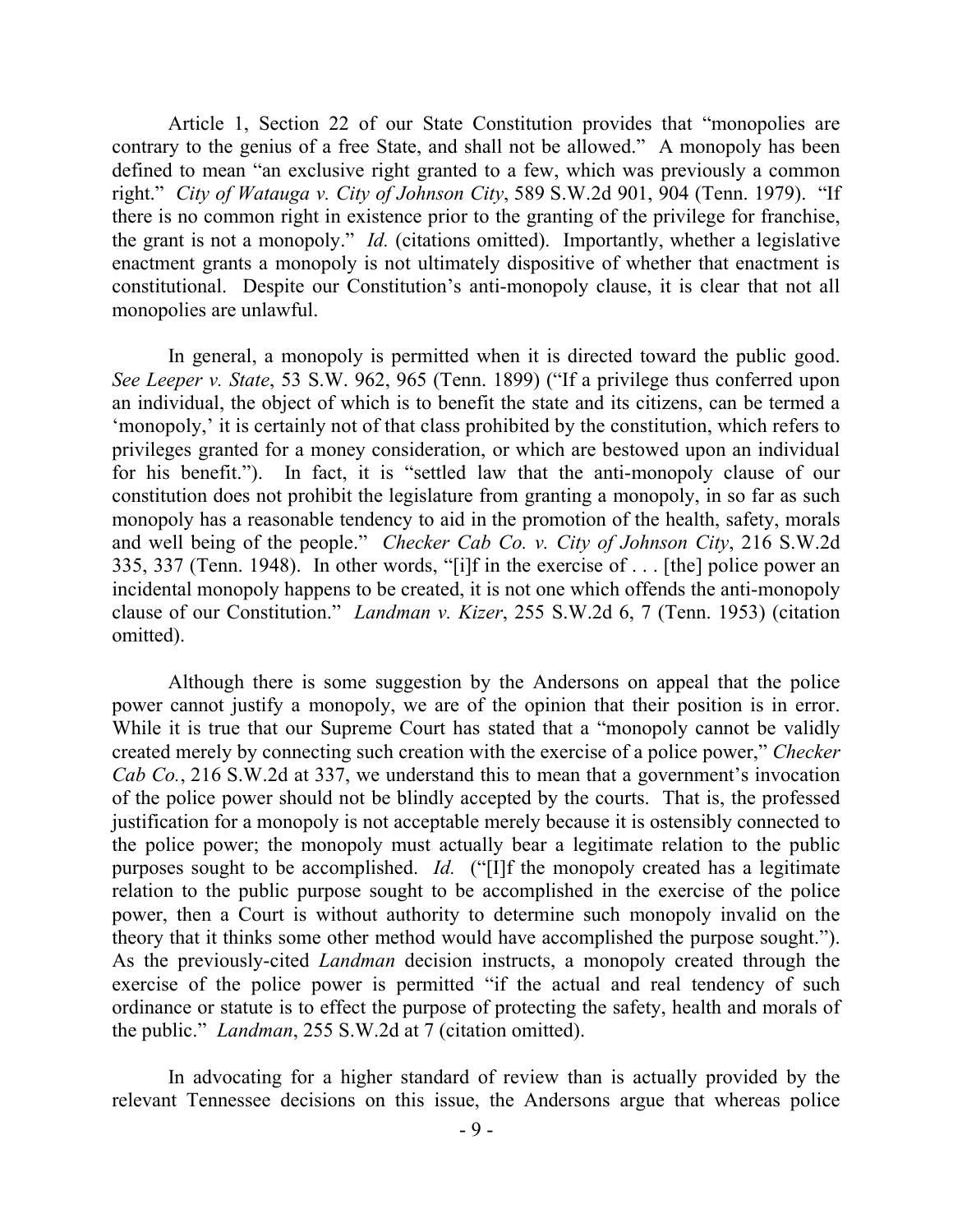powers may be a basis to promote a public's "health, safety, morals, or *welfare*,"<sup>4</sup> the accepted justifications for a monopoly are not as broad. Specifically, by citing *Checker Cab*, the Andersons contend as follows: "[M]onopolies must 'aid in the promotion of health, safety, morals and well being of the people.' . . . Conspicuously absent from this list is one highly general category – welfare. That is a significant omission." In our opinion, this argument lacks merit. As Metro argued in the trial court, "welfare and wellbeing are synonymous terms." Indeed, the first entry for "welfare" in Black's Law Dictionary defines the term as "[w]ell-being in any respect." Black's Law Dictionary 1625 (8th ed. 2004). Contrary to the Andersons' argument, there is simply no meaningful distinction between the public's "health, safety, morals, and welfare" and the public's "health, safety, morals, and well-being."<sup>5</sup>

No doubt, the Andersons' attempt to parse the language from *Checker Cab* is tied to their attempt to place the relevant standard of review as involving something more than an inquiry into whether the police power was properly exercised. The case law clearly indicates, however, that the scope of judicial inquiry is tied to scrutinizing whether the police power is a proper basis for the enacted monopoly. As the Supreme Court has stated, "[t]he courts [must] decide . . . whether [the law] has any real tendency to carry into effect the purposes designed—that is, the protection of the public safety, the public health, or the public morals—and whether that is really the end had in view." *Checker Cab Co.*, 216 S.W.2d at 337 (quoting *Motlow v. State*, 145 S.W. 177, 188 (Tenn. 1912)).

In light of certain arguments advanced by the Andersons on appeal, $6 \text{ we are}$ compelled to note that the relevant judicial considerations under this test do not involve an inquiry into the motivations or "true purpose" behind the ordinance. Although the Andersons suggest that the "end . . . in view" language from *Checker Cab* requires such an inquiry, we respectfully disagree. In our opinion, although courts are certainly required to determine whether a monopoly bears a legitimate relation to valid end goals,

 $\overline{a}$ 

<sup>4</sup> *See City of Knoxville v. Knoxville Water Co.*, 64 S.W. 1075, 1085 (Tenn. 1901) (noting that the "public health, the public morals, the public safety, and the general and comprehensive clause of the public welfare" have been embraced as within the scope of the police powers).

 $<sup>5</sup>$  "Welfare" and "well-being" are clearly interchangeable, as is evidenced by judicial articulations</sup> of the police power. *Compare Knoxville Water Co.*, 64 S.W. at 1085 (noting that the "public health, the public morals, the public safety, and the general and comprehensive clause of the public welfare" have been embraced as within the scope of the police powers), *with City of Norris v. Bradford*, 321 S.W.2d 543, 546 (Tenn. 1958) ("The police power inherent in the sovereign is born of necessity for the protection and advancement of the public safety, health, morals and natural well being of its people."). Moreover, although the Andersons suggest "welfare" is not a permissible consideration for a monopoly, we observe that one Supreme Court decision specifically uses that term. *See Landman*, 255 S.W.2d at 7 (referring to "welfare of the people" in the context of a review under the anti-monopoly clause).

 $6$  The Andersons express concern that the true purpose of the  $3\%$  cap was economic protectionism in favor of the "traditional hospitality sector."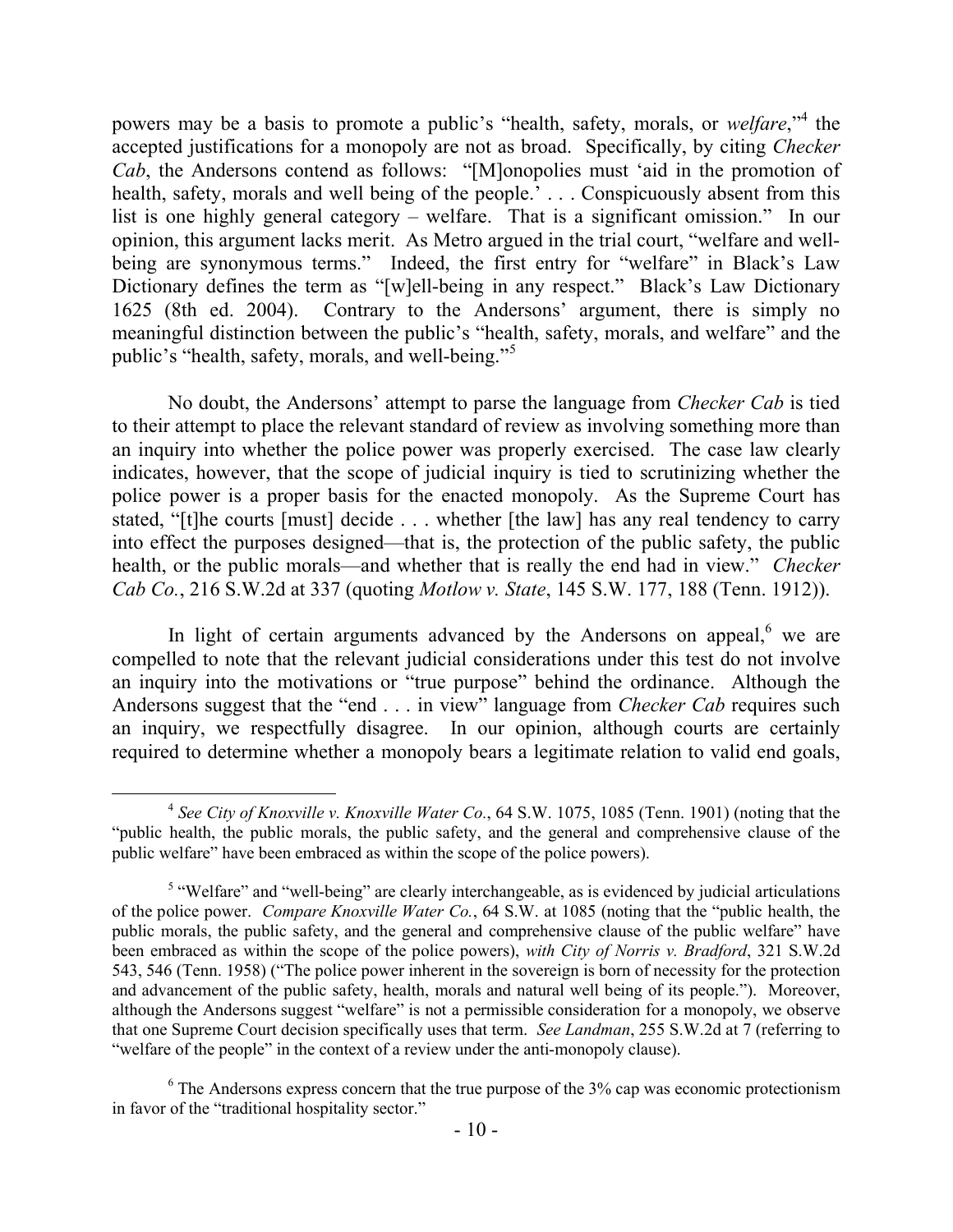or public purposes, this does not require a review of a legislature's actual subjective motivations, assuming such motivations could actually be divined. In reaching this conclusion, we observe that the language relied upon by the Andersons from *Checker Cab* is taken from *Motlow v. State*, 145 S.W. 177 (Tenn. 1912). This is noteworthy because in a number of other decisions in which the *Motlow* language has been quoted, Tennessee courts, including our Supreme Court, have indicated that the "motives" of the legislative body are not considered. *See Davidson Cnty. v. Rogers*, 198 S.W.2d 812, 814- 15 (Tenn. 1947) (quoting the *Motlow* language and later stating that "[n]either the 'motives' of the County Court . . . nor the methods . . . are subject to . . . review"); *Fiser v. City of Knoxville*, 584 S.W.2d 659, 662 (Tenn. Ct. App. 1979) (quoting the *Motlow*  language and later stating that the Supreme Court has rejected attempts to explore motives behind the enactment of zoning ordinances); and *Mobile Home City of Chattanooga v. Hamilton Cnty.*, 552 S.W.2d 86, 87-88 (Tenn. Ct. App. 1976) (quoting the *Motlow* language and later stating that "[n]either the 'motives' of the County Court . . . nor the methods . . . are subject to . . . review"). If the "end . . . in view" language from *Motlow/Checker Cab* required the motive inquiry suggested by the Andersons, the pronouncements in these other cases would be irreconcilable.

In view of the foregoing understandings regarding the scope of judicial review, we can now specifically turn to the validity of the 3% cap. First, does the 3% cap represent a monopoly? If so, does it have a reasonable tendency to aid in the promotion of the public's health, safety, morals, or well-being?

The first question—whether the 3% cap is a monopoly—is vigorously disputed on appeal. As previously noted, a monopoly is "an exclusive right granted to a few, which was previously a common right." *City of Watauga*, 589 S.W.2d at 904. In its order dismissing the Andersons' anti-monopoly claim, the trial court held that the 3% cap did not constitute a monopoly because a "residential property owner's ability to operate a non-owner-occupied STRP was not a common right before the passage of the ordinance in question." Metro contends that this conclusion was correct and submits that prior to the passage of the STRP ordinances, the housing of transients was not legally allowed in residential neighborhoods save for those operating a boarding house. It is unclear to us how Metro's argument on this point should prevail. At summary judgment, Metro did not dispute that its Zoning Administrator had written an opinion in October 2014 stating that his department had construed STRPs to be an incidental subordinate use to a principal residential use. Moreover, in a sworn interrogatory response, Metro expressly stated that "STRPs were not a Codes violation prior to the passage of the ordinance."

Metro also argues that no monopoly is implicated because there is no exclusive right that has been granted to a few. In advancing this point, it seems to suggest that because permits are potentially available in each census district, this defeats the notion that a monopoly has been established. We are not persuaded by this argument because the cap at issue, in effect, enacts a monopoly within each census tract. As the Andersons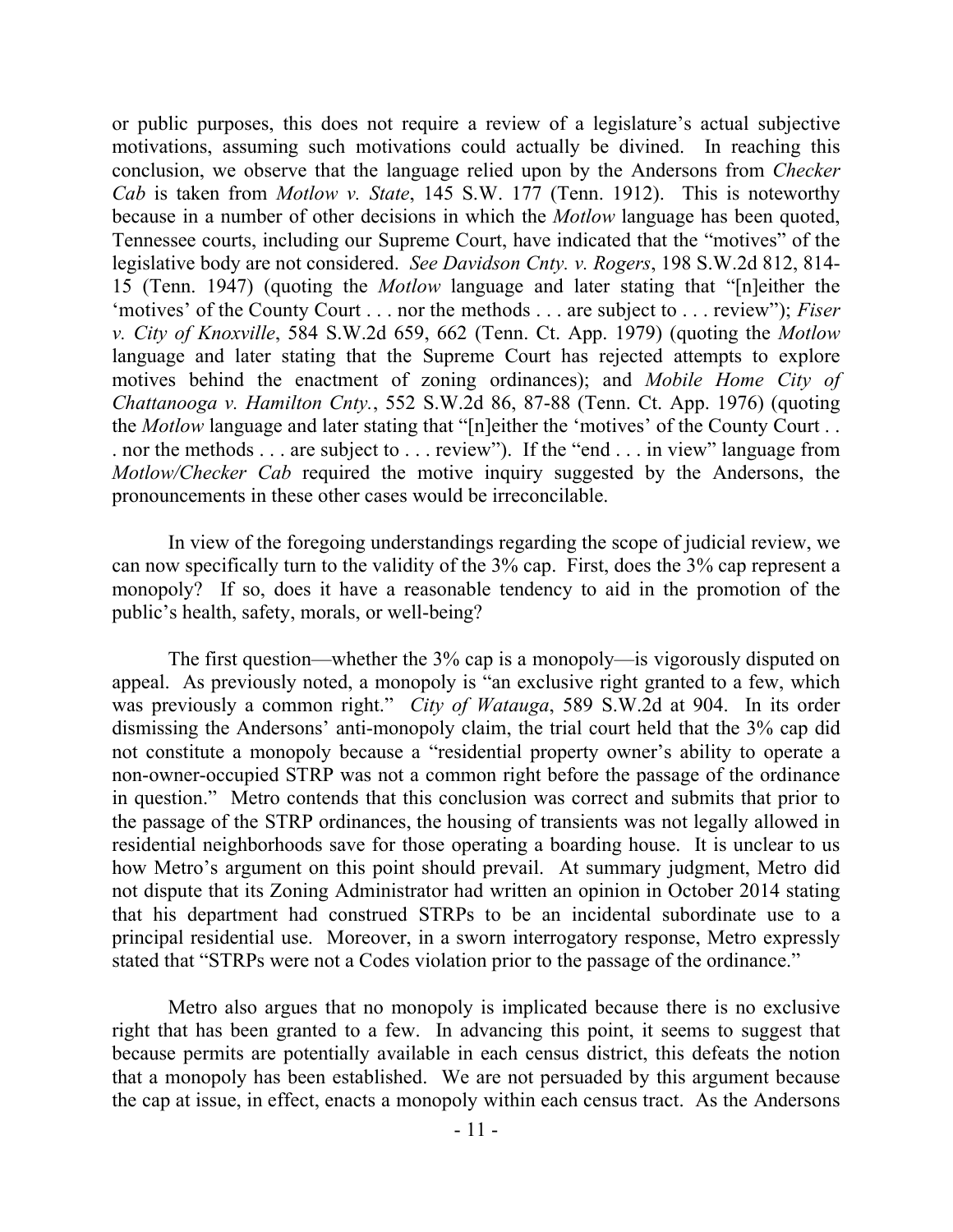have pointed out in their reply brief, the definition of a monopoly recognizes that monopolies exist "within a community or district." *Trails End Campground, LLC v. Brimstone Recreation, LLC*, No. E2014-00336-COA-R3-CV, 2015 WL 388313, at \*9 (Tenn. Ct. App. Jan. 29, 2015) (quoting Black's Law Dictionary (9th ed. 2009) (quoting 54A Am. Jur. 2d *Monopolies, Restraints of Trade, and Unfair Trade Practices* § 781  $(1996)$ ).

In any event, our recognition of the 3% cap as a monopoly is not dispositive in answering whether the cap is constitutionally infirm.<sup>7</sup> As previously indicated, not all monopolies are unlawful. "If in the exercise of . . . [the] police power an incidental monopoly happens to be created, it is not one which offends the anti-monopoly clause of our Constitution, if the actual and real tendency of such ordinance or statute is to effect the purpose of protecting the safety, health and morals of the public." *Landman*, 255 S.W.2d at 7 (citation omitted). $8$  Our Constitution simply does not prohibit monopolies that bear a legitimate relation to such purposes and the public well-being. *Checker Cab Co.*, 216 S.W.2d at 337 (citations omitted).

When Metro passed the STRP ordinances under discussion herein, it professed that the needs of long-term residents should be balanced with the allowance of short-term rentals.<sup>9</sup> As is evident from the parties' briefs, the articulated concern with respect to Metro's long-term residents is the protection of residential character in neighborhoods. Although the parties dispute whether this concern is a valid object of legislative action, the trial court concluded that it was. In the alternative to its conclusion that the 3% cap did not represent a monopoly, the trial court held as follows:

The Court further concludes that, even if the three percent cap constitutes a monopoly, the monopoly created would be a permissible monopoly. The Anti-Monopoly Clause of the Tennessee constitution does not prohibit the granting of a monopoly if such monopoly "has a reasonable tendency to aid in the promotion of the health, safety, morals and well-being of the people." *Checker Cab Co. v. City of Johnson City*, 216 S.W.2d 335, 337 (1948). Assuming the three percent cap creates a monopoly, the monopoly is not an

 $\frac{7}{1}$  Our ultimate conclusion regarding the validity of the cap would not be altered even if we assumed that we have erred in considering the 3% cap to be a monopoly. As explained herein, because the cap has a reasonable tendency to promote the public's welfare by protecting the residential character of neighborhoods, it is constitutionally permitted.

<sup>8</sup> On two occasions, this Court has likened the standard to rational basis review. *See Dial-A-Page, Inc. v. Bissell*, 823 S.W.2d 202, 206-07 (Tenn. Ct. App. 1991); *Esquinance v. Polk Cnty. Educ. Ass'n*, 195 S.W.3d 35, 47 (Tenn. Ct. App. 2005).

 $9$ <sup>9</sup> This recitation accompanied the original STRP ordinances and the new ordinance, Substitute Ordinance No. BL2016-492.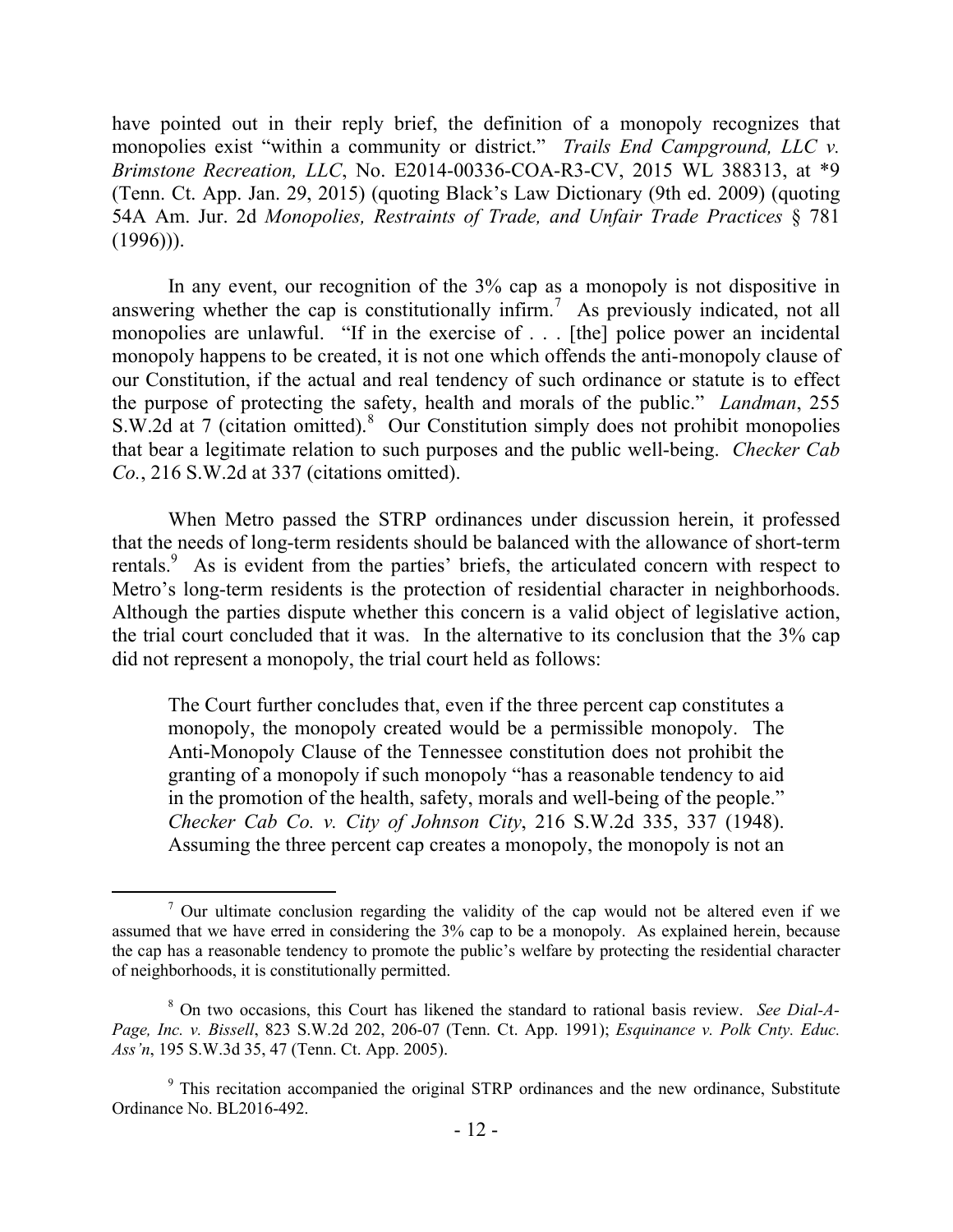impermissible one because it has a reasonable tendency to further those goals. The alleged monopoly specifically furthers the well-being of Metro citizens because it balances the interest between the citizens who want to achieve benefits from renting their property on a short-term basis against the interest of citizens who want to protect the residential character of their neighborhoods.

While the Andersons argue that the protection of residential character is not a valid exercise of the police power, we disagree. We consider the protection of residential character to implicate a matter of the public's well-being, and we hold this opinion even to the extent that such protection might be considered to partially involve the promotion of an aesthetic consideration. As noted by our Supreme Court, there is a strong judicial trend toward sustaining exercise of the police power even when aesthetic considerations constitute the sole or primary reason for the legislation. *State v. Smith*, 618 S.W.2d 474, 477 (Tenn. 1981) ("[I]n modern society aesthetic considerations may well constitute a legitimate basis for the exercise of police power, depending upon the facts and circumstances.").

The 3% cap before us limits the number of single-family and two-family residential units that may be permitted as non-owner-occupied short-term rentals. The cap thus limits the ability of owners who do not permanently reside in their homes to transform their properties into havens for transient occupancy. When moving for summary judgment, Metro proffered a number of declarations from local residents in an attempt to illustrate why limiting non-owner-occupied short-term rentals was desirable. As one resident stated, "The reason we want limits on the non-owner-occupied houses on our street is the same reason you don't want to live in a hotel. There is an increased number [of] transient strangers, and there is [a] decreased sense of community." In expounding on this sense of community and the effect that the proliferation of nonowner-occupied short-term rentals had already had, the same resident stated:

The residents of our street are fairly close-knit, and we form a community; this is one of the advantages and joys of living in Nashville. We chase each other[']s dogs when they get loose, drag each other[']s trash cans out to the curb when someone's out of town, take UPS packages out of the rain, and more. We watch over elderly neighbors and celebrate kids['] birthdays. We decorate our yards for holidays. (Christmas on Rudolph Avenue involves a lot of Rudolph-themed decorations!) But  $20\%$ <sup>[10</sup>] of the properties on our street are not part of this community. We have 20% fewer neighbors and 20% fewer decorated yards.

 <sup>10</sup> According to this resident, 20% of the homes on her two-block street are non-owner-occupied short-term rentals.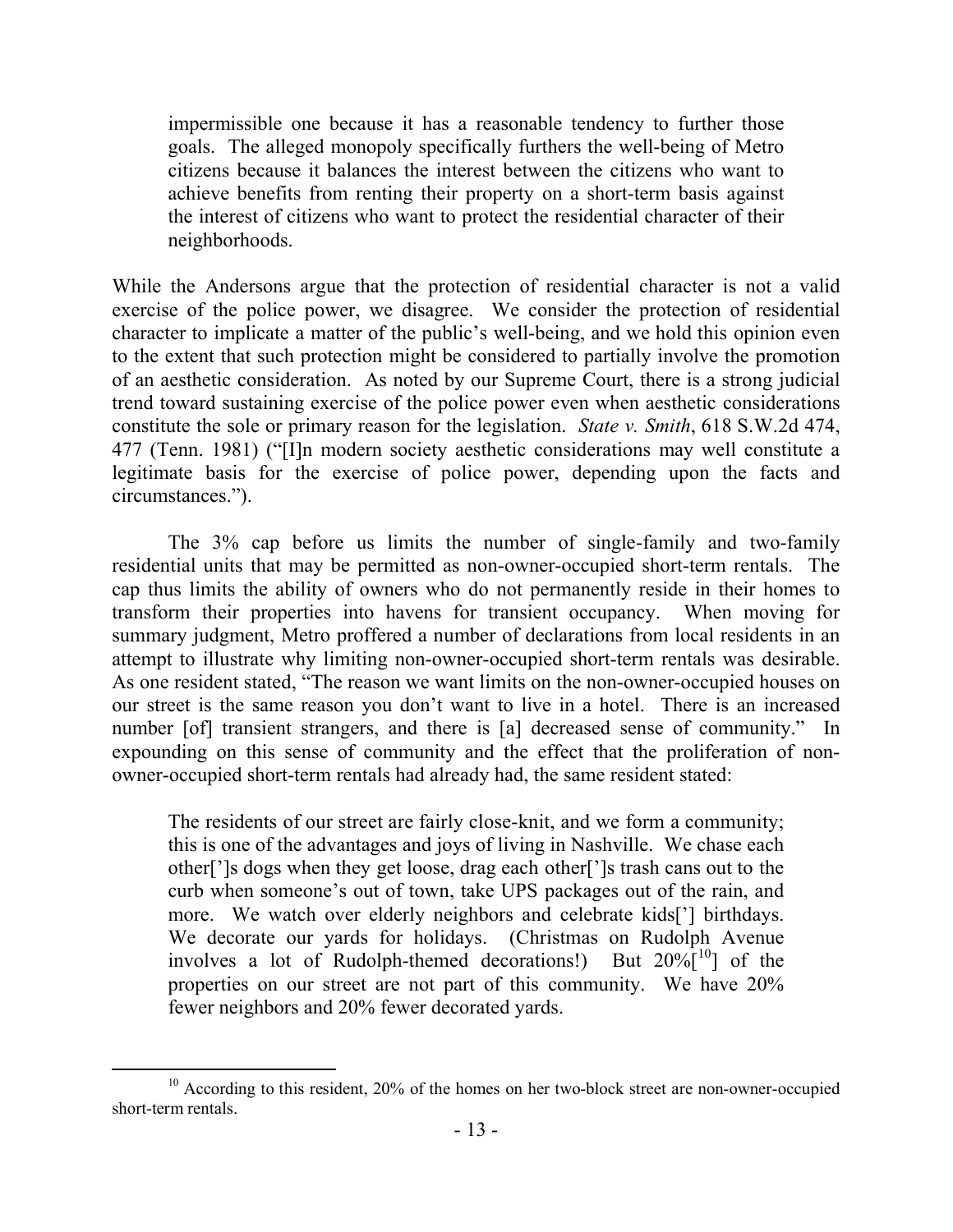In describing his experience with non-owner-occupied short-term rentals, another resident stated as follows: "[M]y children's friends have been replaced by bachelorette parties."

As Metro observed at summary judgment, even Mrs. Anderson expressed concern about living in a neighborhood "that's all short-term rentals." When discussing this in her deposition, she stated as follows:

Well, most of the Airbnb guests are a lot more wonderful than some of the people that live in the neighborhood, but I just like the idea of knowing your neighbors. You know, if you need a loaf of bread or some milk, that you can go across the street. I mean, we don't have much -- all our houses are relatively small, so we spend a lot of time outside in the summer. We all talk and things like that.

For the most part, I've really enjoyed getting to know all the Airbnb guests that I've gotten to know, but you wouldn't be able to develop those, like, long-time friendships if the whole neighborhood were that way.

There is clearly a concern within the community that the development of residential character is impacted negatively the more that single-family and two-family residential units are inhabited by transient occupants as opposed to permanent residents. As stated before, we are of the opinion that this concern is a valid object of municipal action. Attempting to preserve a sense of community and residential character is a matter of the public's well-being, and having examined the cap in question, we conclude that it has a reasonable tendency to promote this purpose.

Indeed, by limiting the number of one- and two-family residential units that may be used as non-owner-occupied short-term rentals, the cap clearly bears a legitimate relation to a valid end. By virtue of the cap, only a small percentage of these residential units may be used for non-owner-occupied short-term rentals. This ensures the overwhelming majority of single-family and two-family residential units are not occupied by transient occupants. As Metro argued in a paper filed in support of its motion for summary judgment, "If the Metro Council's aim was to prevent short-term rental properties with no long-term residents from overtaking residential neighborhoods, what could be more rational than capping these types of STRPs?" Because the cap has a reasonable tendency to aid in the protection of residential character and community, which we conclude is a matter of public well-being, there is no basis to declare it unlawful. Again, "[i]f in the exercise of . . . [the] police power an incidental monopoly happens to be created, it is not one which offends the anti-monopoly clause of our Constitution." *Landman*, 255 S.W.2d at 7 (citation omitted). The trial court's judgment is affirmed as it relates to this issue.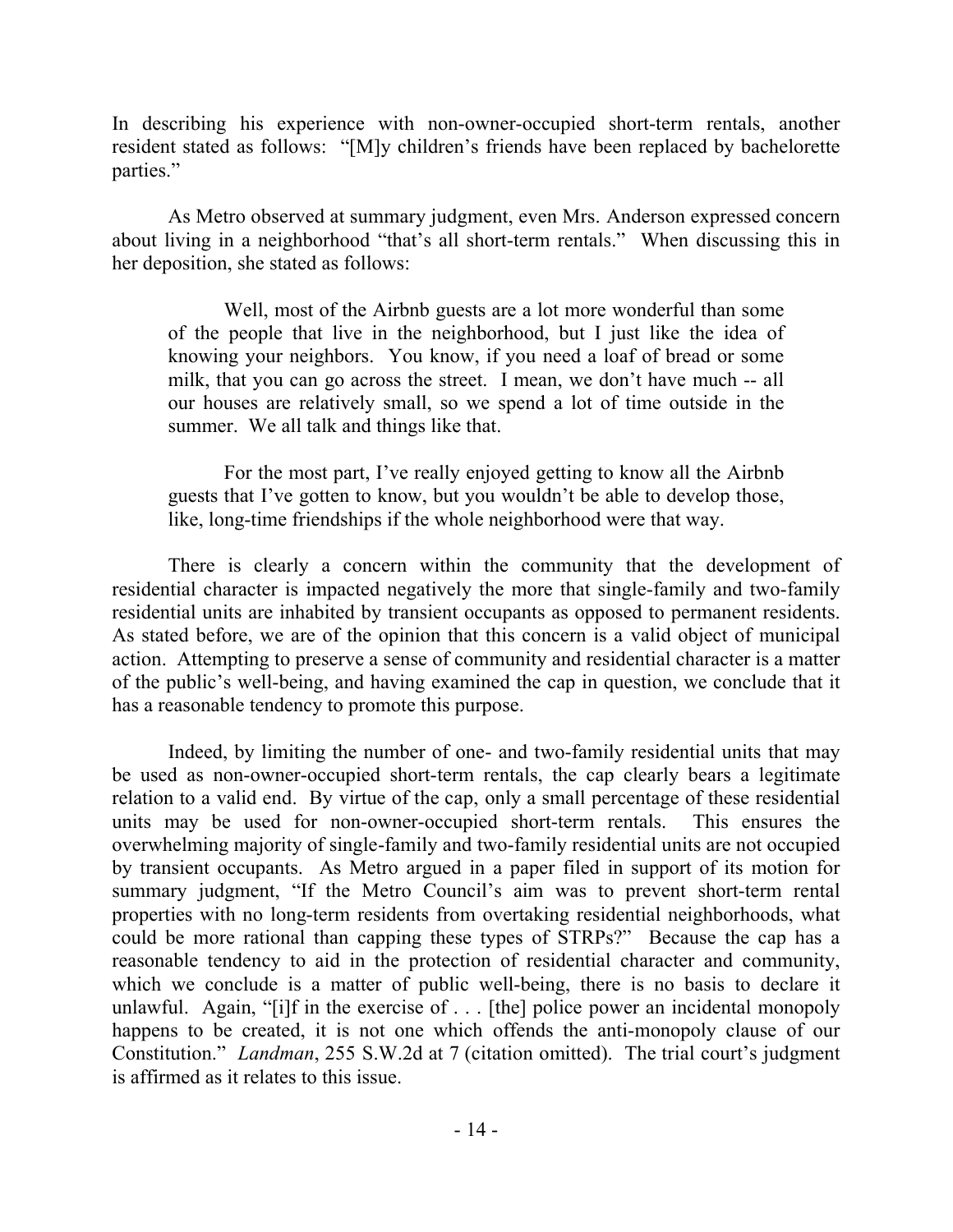### *Attorney's Fees*

In this case, the Andersons asserted a number of federal constitutional claims pursuant to 42 U.S.C. § 1983. In connection with these claims, they also sought to recover attorney's fees under 42 U.S.C. § 1988. Section 1988 provides that "[i]n any action or proceeding to enforce a provision of [section 1983], the court, in its discretion, may allow the prevailing party . . . a reasonable attorney's fee as part of the costs." 42 U.S.C. § 1988(b). Although the trial court awarded the Andersons certain attorney's fees for their actions in the trial court pursuant to this authority, there is a dispute on appeal concerning whether they were entitled to fees, and if so, whether the fees awarded were proper.

As it concerns our discussion herein, only three of the Andersons' claims are of particular relevance: the constitutional "vagueness" claim under the Fourteenth Amendment; the First Amendment free speech claim; and the Fourth Amendment search and seizure claim. To recap, the Andersons were successful on their constitutional "vagueness" claim in the trial court when, following summary judgment, the trial court concluded that the STRP definition was unconstitutionally vague as-applied to them. With respect to their asserted free speech and search and seizure claims, the Andersons achieved some initial success when they were granted a preliminary injunction. However, following the passage of ordinances that amended portions of the Metro Code that the Andersons took issue with, these other claims were dismissed as moot.

When the Andersons sought attorney's fees in the trial court, they contended that they had achieved favorable results in more than one respect. In addition to highlighting their success "in having the STRP law's definitions declared unconstitutionally vague," the Andersons observed that they had "presented two claims that prevailed in an injunction." They argued that the results of the case warranted a "full award" of attorney's fees, and a declaration submitted by their attorney reflected that over \$140,000.00 in attorney's fees had been incurred. Ultimately, the trial court did not award the Andersons the full amount that had been requested, but instead, it awarded approximately \$103,000.00 in attorney's fees upon finding that the Andersons had prevailed on their Fourteenth Amendment "vagueness" claim.

For its part, Metro contends that no attorney's fees should have been awarded. It argues that the Andersons should not be considered "prevailing parties," and even if they are deemed to have prevailed, it submits that the amount of success obtained by them does not warrant the recovery of a fee. It also takes issue with the sufficiency of the trial court's findings, arguing that the trial court performed no analysis of the relevant factors to be considered when fashioning an award of fees. On the other hand, the Andersons submit that the trial court's award was insufficient. In pertinent part, they contend that the trial court erred in failing to consider that they had also prevailed on their free speech and search and seizure claims.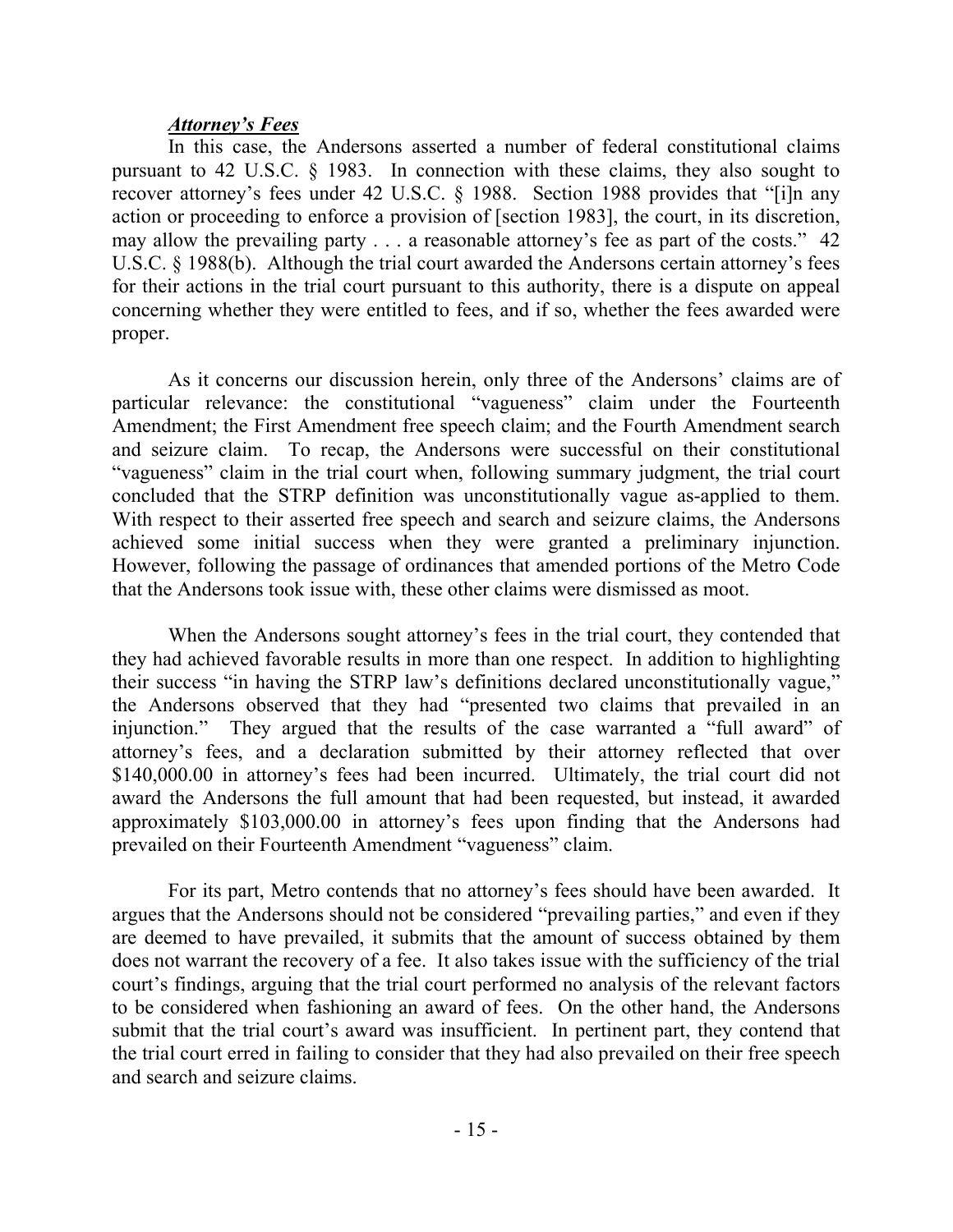"A plaintiff must be a 'prevailing party' to recover an attorney's fee under § 1988." *Hensley v. Eckerhart*, 461 U.S. 424, 433 (1983). A party is considered "prevailing" upon proving any constitutional violation, even if only entitled to minimal relief. *Keith v. Howerton*, 165 S.W.3d 248, 251 (Tenn. Ct. App. 2004) (citing *Farrar v. Hobby*, 506 U.S. 103, 115 (1992)). Although ordinarily plaintiff's counsel will be entitled to full compensation for the time and effort expended in the representation when a plaintiff prevails on a civil rights claim, *id.* at 252 (citing *Hensley*, 461 U.S. at 435), in some circumstances, "even a plaintiff who formally 'prevails' under § 1988 should receive no attorney's fees at all." *Farrar v. Hobby*, 506 U.S. 103, 115 (1992). The amount of an appropriate fee must be determined on the facts of each case, *Hensley*, 461 U.S. at 429, and the determination of a reasonable attorney's fee is a discretionary inquiry. *Howerton*, 165 S.W.3d at 250-251 (citation omitted). A trial court abuses its discretion when it applies an incorrect legal standard or reaches a clearly unreasonable decision that causes an injustice to the aggrieved party. *Id.* at 251 (citation omitted).

At the outset, we note that we do not agree with Metro's suggestion that an award of any attorney's fees was not permitted. Although Metro attempts to argue that the Andersons should not be considered prevailing parties with respect to their constitutional "vagueness" claim, we find this contention to be without merit. As we have already detailed, the trial court concluded at summary judgment that the STRP definition was unconstitutionally vague as-applied to the Andersons. At that time, therefore, the Andersons were not subject to the STRP ordinances. Although this no doubt yielded a significant result for the Andersons, Metro attempts to maintain that no real benefit was achieved. According to Metro, short-term rentals were not permitted prior to the STRP ordinances, and as such, Metro submits that the trial court's ruling produced merely a "symbolic victory." However, as we have already noted, Metro did not dispute at summary judgment that its Zoning Administrator had written an opinion in October 2014 stating that his department had construed STRPs to be an incidental subordinate use to a principal residential use. Moreover, Metro expressly stated in a sworn interrogatory response that "STRPs were not a Codes violation prior to the passage of the ordinance." The fact remains that the effect of the trial court's ruling rendered the prior STRP ordinances unenforceable against the Andersons. They were clearly "prevailing parties" on this account. $11$ 

 $\overline{a}$  $11$  Although this Court previously noted that it is a "question of some difficulty" as to whether a plaintiff who obtained relief in the trial court could be considered a prevailing party when the case becomes moot while an appeal is pending, *see McIntyre v. Traughber*, 884 S.W.2d 134, 139 (Tenn. Ct. App. 1994) (quoting *Lewis v. Cont'l Bank Corp.*, 494 U.S. 472, 483 (1990)), many courts have answered this question as we have here. *See, e.g.*, *Diffenderfer v. Gomez-Colon*, 587 F.3d 445, 454 (1st Cir. 2009) ("When plaintiffs clearly succeeded in obtaining the relief sought before the district court and an intervening event rendered the case moot on appeal, plaintiffs are still 'prevailing parties' for the purposes of attorney's fees for the [trial court] litigation.").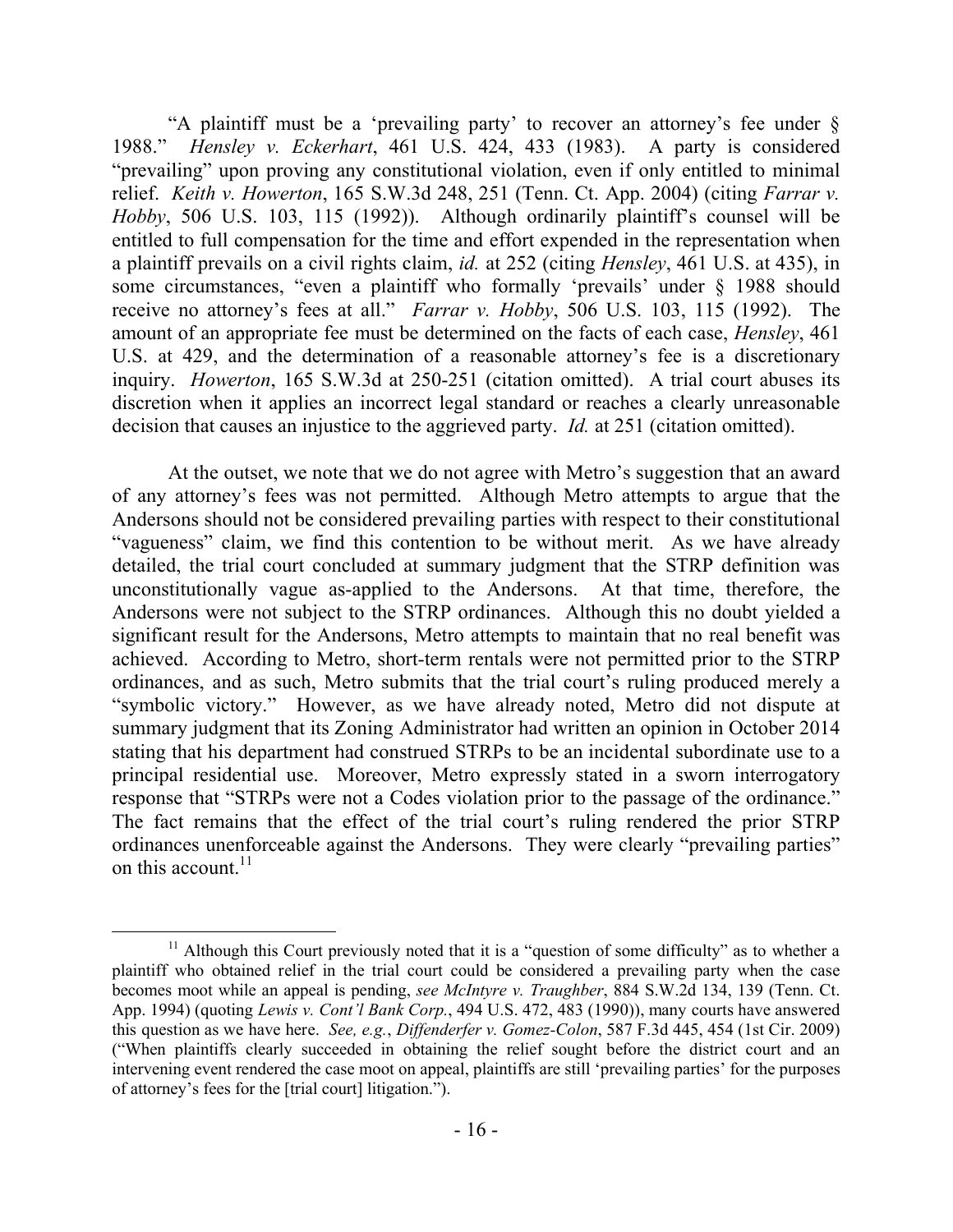With that said, it is somewhat unclear why the Andersons were awarded the amount of fees ordered by the trial court. We might surmise that the trial court gave an amount less than had been requested because it considered the Andersons to have prevailed on some claim(s), i.e., the vagueness claim, but not others. After all, the order does specifically mention that the Andersons "are the prevailing party . . . because the Court granted summary judgment on their Fourteenth Amendment 'vagueness' claim." However, on the whole, we are of the opinion that the order does not provide a sufficient account for our appellate review. As Metro has suggested, although the trial court "noted the correct standard" governing an award of fees, $12$  the trial court did not give much indication as to how it weighed the relevant factors or what specifically informed its reasoning. In relevant part, the trial court's order on fees states as follows:

After reviewing the relevant pleadings and considering arguments presented in this matter, the Court finds that the Plaintiffs are the prevailing party within the meaning of 42 U.S.C. § 1988 because the Court granted summary judgment on their Fourteenth Amendment "vagueness" claim.

Having considered the degree of success, the Court, in awarding fees, considers a number of factors: the time devoted to performing the legal service; the time limitations imposed by the circumstances; the novelty and difficulty of the questions involved and the skill requisite to perform the legal services properly; the fee customarily charged in this locality for similar legal services; the amount involved; the results obtained; and the experience, reputation, abilities of the attorney performing the legal service.

 $\overline{a}$ 

<sup>&</sup>lt;sup>12</sup> This statement was made in Metro's reply brief. In its initial brief, Metro had suggested that the trial court's order on attorney's fees reflected that it did not consider all the relevant factors:

The Trial Court stated that it considered a number of factors in awarding attorney fees and costs: "the time devoted to performing the legal service; the time limitations imposed by the circumstances; the novelty and difficulty of the questions involved and the skill requisite to perform the legal services properly; the fee customarily charged in this locality for similar legal services; the amount involved; the results obtained; and the experience, reputation, [and] abilities of the attorney performing the legal service." Notably, the Trial Court's order contains no analysis of these factors, and the order does not state that the Trial Court even considered the relationship between the extent of success and the amount of the fee award as required.

As stated in this Opinion, we do not disagree with Metro that the trial court's order is virtually devoid of actual findings or analysis with respect to the factors it purportedly considered. However, the above statement from Metro's *initial* brief is imprecise as to the contents of the trial court's order on fees. In addition to the list of factors that Metro cites from the trial court's order, the trial court's order states that it "considered the degree of success."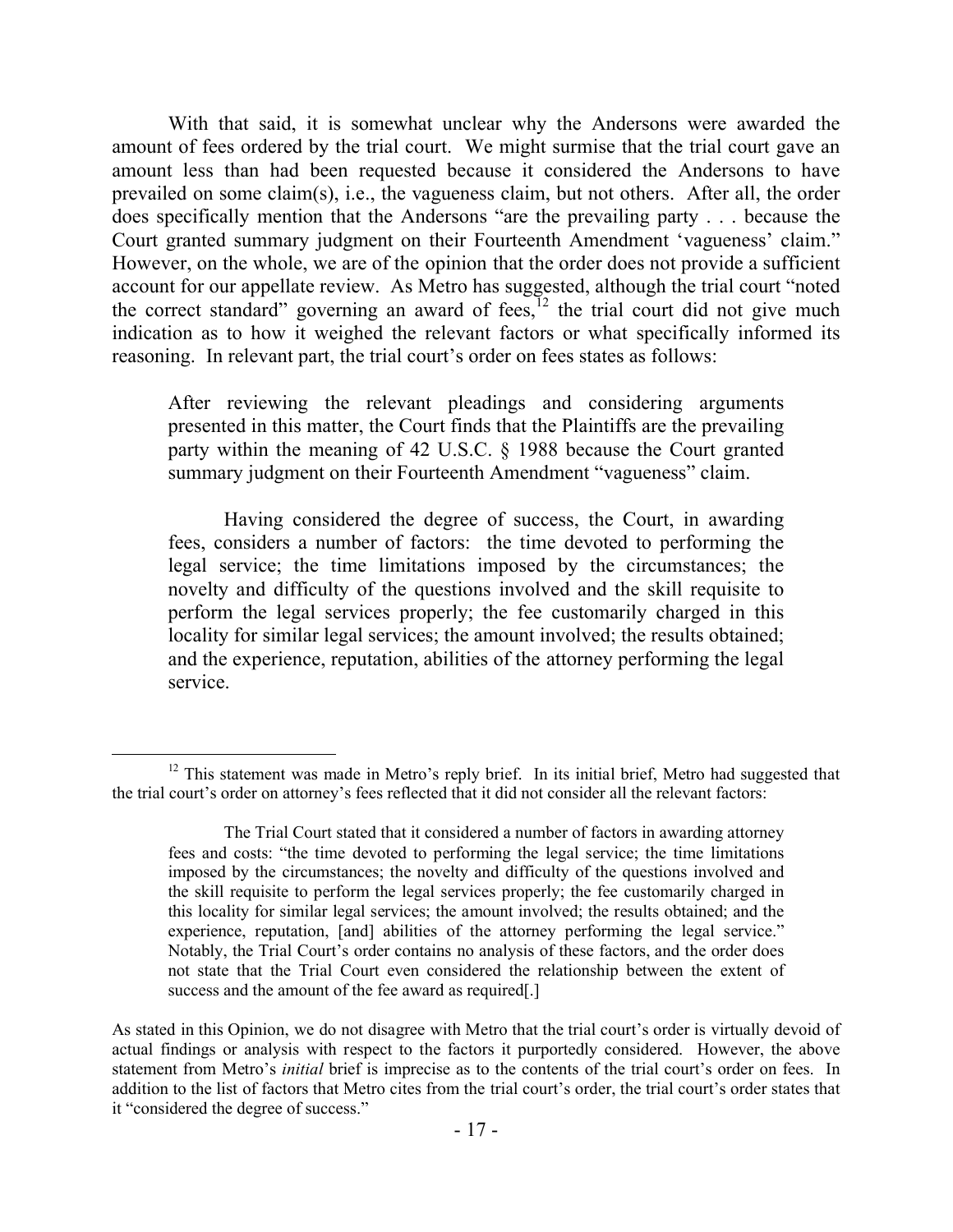After considering these factors and the Declaration submitted by Plaintiffs' counsel, the Court hereby awards \$103,000 in attorneys' fees and \$1,304.36 in discretionary costs for a total award of \$104,604.36.

Although the trial court's order states that it considered the above factors, we have no indication as to how it actually applied them, other than equating the Andersons' "degree of success" with the constitutional "vagueness" claim. We note that "[c]ourts are required to document their decision-making process in making or denying 1988 fee awards, and follow the guiding principles for doing so." *Whalen v. Hutchison*, No. E2001-01404-COA-R3-CV, 2002 WL 489558, at \*2 (Tenn. Ct. App. Apr. 1, 2002). Both the trial court's findings and mode of analysis must be sufficiently clear to allow for intelligent appellate review. *Id.* (citation omitted). "It is this Court's purview to review, not assume or speculate. Without any facts in the trial court's order, we are forced to guess at the rational[e] the trial court used in arriving at its decision. This we cannot do." *Harthun v. Edens*, No. W2015-00647-COA-R3-CV, 2016 WL 1056960, at \*5 (Tenn. Ct. App. Mar. 17, 2016); *see also Hensley*, 461 U.S. at 437 (stating that it remains important for the court "to provide a concise but clear explanation of its reasons for the fee award"). Because we would largely be forced to speculate how the trial court considered the relevant factors incident to its § 1988 award, we must vacate the trial court's award on attorney's fees and remand for reconsideration and further findings.

A remand is also necessitated, however, due to the one factor for which the trial court appeared to provide a finding. As we have noted, the trial court concluded that the Andersons were prevailing parties due to their success on the constitutional "vagueness" claim. The implication from the order seems to be that the trial court did not consider the Andersons to be prevailing parties concerning any other claims. We do not find favor in this conclusion but agree with the Andersons that they prevailed on their free speech and search and seizure claims for purposes of § 1988.

Although Metro opposes this notion and cites the decision in *Sole v. Wyner*, 551 U.S. 74 (2007), as a partial basis for its argument, *Sole* does not compel a result unfavorable to the Andersons' position. In that case, the United States Supreme Court held that "[a] plaintiff who achieves a transient victory at the threshold of an action can gain no award under [§ 1988] if, at the end of the litigation, her initial success is undone and she leaves the courthouse emptyhanded." *Id.* at 78. Importantly, however, it should be noted that the Supreme Court's holding was limited to a situation where the merits of the case were decided against the plaintiff notwithstanding her initial success. The Supreme Court emphasized that it "express[ed] no view on whether, in the absence of a final decision on the merits of a claim for permanent injunctive relief, success in gaining a preliminary injunction may sometimes warrant an award of counsel fees." *Id.* at 86.

Subsequent decisions in the federal courts have attempted to tackle the question left unaddressed in *Sole*. From our research, it does not appear that the federal courts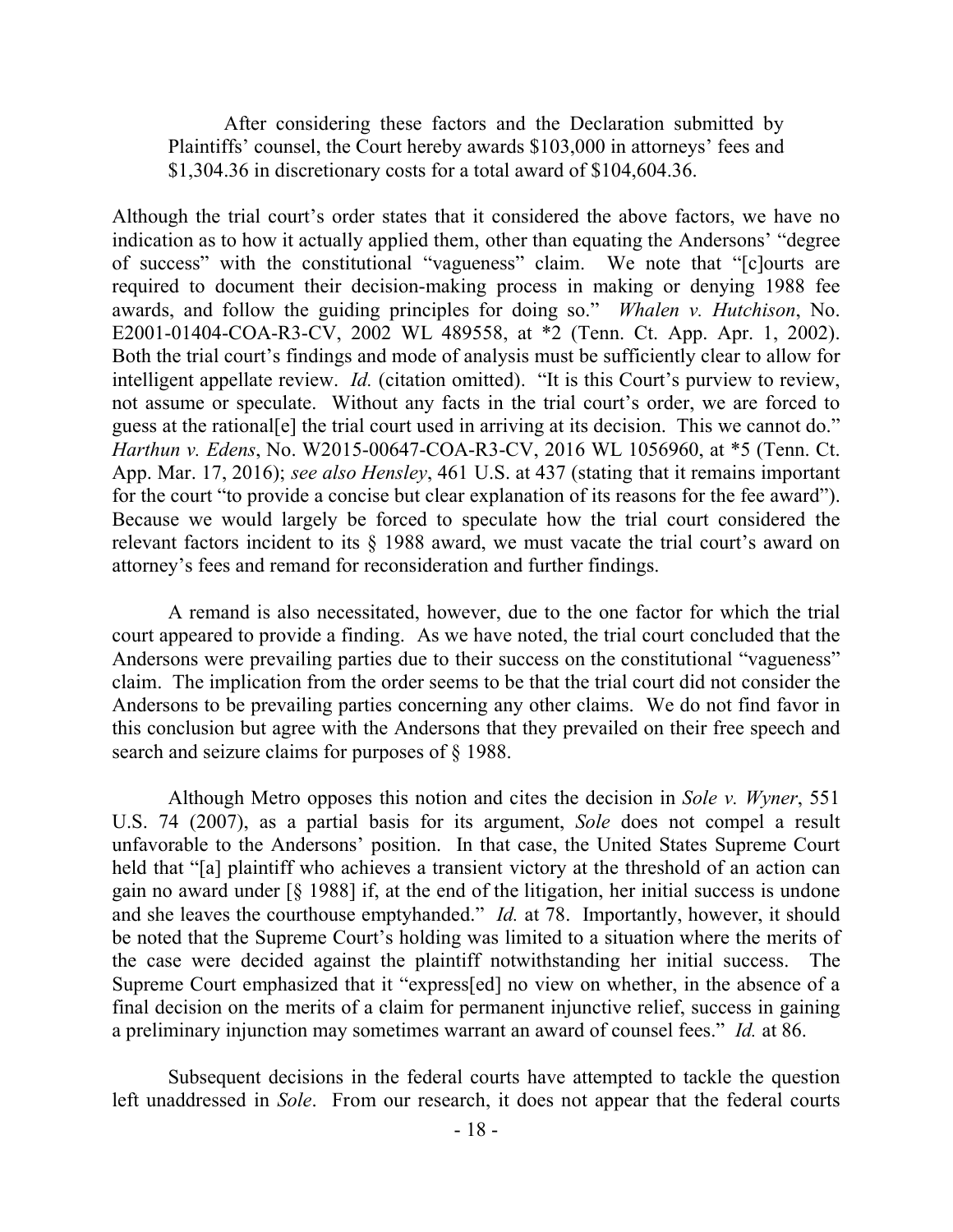have uniformly employed the same analysis governing when a preliminary injunction might confer prevailing party status. Nonetheless, we note that there are several decisions that suggest that the preliminary injunction obtained in this case would be sufficient, when considered independently, to confer such status on the Andersons. *See, e.g.*, *Higher Taste, Inc. v. City of Tacoma*, 717 F.3d 712, 717 (9th Cir. 2013) (noting that courts have held that a plaintiff is a prevailing party for purposes of § 1988 when the plaintiff "wins a preliminary injunction prohibiting enforcement of a particular statute, and the defendant renders the case moot by repealing the statute before final judgment is entered"). Consider, for instance, the decision in *Common Cause/Georgia v. Billups*, 554 F.3d 1340 (11th Cir. 2009), in which several organizations and voters filed a complaint challenging a Georgia photo identification act. Although the plaintiffs were successful in obtaining a preliminary injunction barring enforcement of the challenged law, the law was repealed and replaced with a new statute. *Id.* at 1346. Further proceedings were held regarding the new statute following the filing of an amended complaint, but the trial court ultimately awarded the plaintiffs attorney's fees for challenging the earlier statute. *Id.* at 1349. Among the issues on appeal was whether the trial court erred in determining that the plaintiffs were prevailing parties with respect to their challenge of the prior legislation. In affirming that the plaintiffs were prevailing parties entitled to fees, the Eleventh Circuit held as follows:

"The touchstone of the prevailing party inquiry ... is the material alteration of the legal relationship of the parties in a manner which Congress sought to promote in the fee statute." *Sole v. Wyner*, 551 U.S. 74, 127 S.Ct. 2188, 2194, 167 L.Ed.2d 1069 (2007) (internal quotation marks omitted). This Court has interpreted this language to require either "(1) a situation where a party has been awarded by the court at least some relief on the merits of his claim or (2) a judicial imprimatur on the change in the legal relationship between the parties." *Smalbein ex rel. Estate of Smalbein v. City of Daytona Beach*, 353 F.3d 901, 905 (11th Cir.2003) (per curiam) (internal quotation marks omitted) (emphasis omitted). We have stated that "a preliminary injunction on the merits ... entitles one to prevailing party status and an award of attorney's fees." *Taylor v. City of Fort Lauderdale*, 810 F.2d 1551, 1558 (11th Cir.1987).

The NAACP and voters are prevailing parties because the preliminary injunction they obtained materially altered their legal relationship with the election officials. The injunction prevented Georgia from enforcing the requirement of photo identification for in-person voting. That injunction remained effective until Georgia repealed the law at issue.

. . . .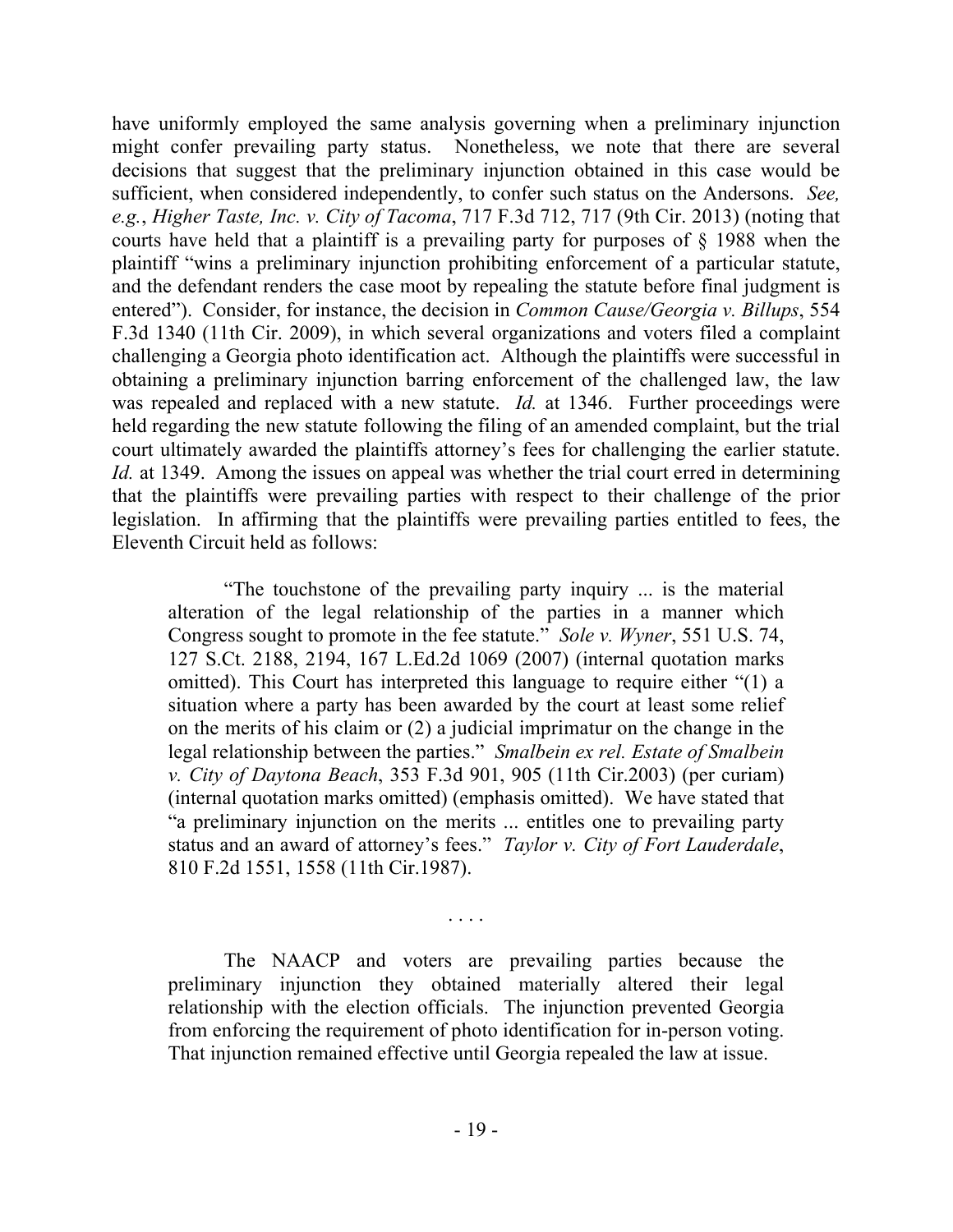Georgia argues that the decision of the district court not to enjoin the current statute vitiated the earlier victory of the NAACP and voters, but we disagree. Georgia relies on the rule that "[p]revailing party status ... does not attend achievement of a preliminary injunction that is reversed, dissolved, or otherwise undone by the final decision in the same case," *Sole*, 127 S.Ct. at 2195, but that rule is inapplicable. As the district court explained, the preliminary injunction against the earlier statute was not "reversed, dissolved, or otherwise undone" by any judicial decision. Georgia instead repealed the enjoined statute.

*Id.* at 1356.

In another case, the Tenth Circuit has suggested that two principles should guide our inquiry in this context:

First, and most fundamental, in order for a preliminary injunction to serve as the basis for prevailing-party status, the injunction must provide at least some relief on the merits of the plaintiff's claim(s). A preliminary injunction provides relief on the merits when it (a) affords relief sought in the plaintiff's complaint and (b) represents an unambiguous indication of probable success on the merits.

. . . .

Second, if a preliminary injunction satisfies the relief-on-the-merits requirement, the plaintiff qualifies as a "prevailing party" even if events outside the control of the plaintiff moot the case. If, however, the preliminary injunction is undone by a subsequent adverse decision on the merits, the plaintiff's transient success in obtaining the injunction does not render the plaintiff a "prevailing party."

*Kansas Judicial Watch v. Stout*, 653 F.3d 1230, 1238 (10th Cir. 2011).

In light of the above considerations, we are of the opinion that the Andersons should also have been considered prevailing parties due to their free speech and search and seizure claims. The trial court found that they had demonstrated "a substantial likelihood of success on the merits" with respect to both of these claims, and it accordingly entered an injunction concerning the challenged ordinance requirements and restrictions. Although these claims were ultimately dismissed, they were not resolved adversely on the merits. Litigation over these claims ended on account of mootness. Mootness, of course, had been established by the passage of new Metro ordinances that altered the previous requirements and restrictions under scrutiny.